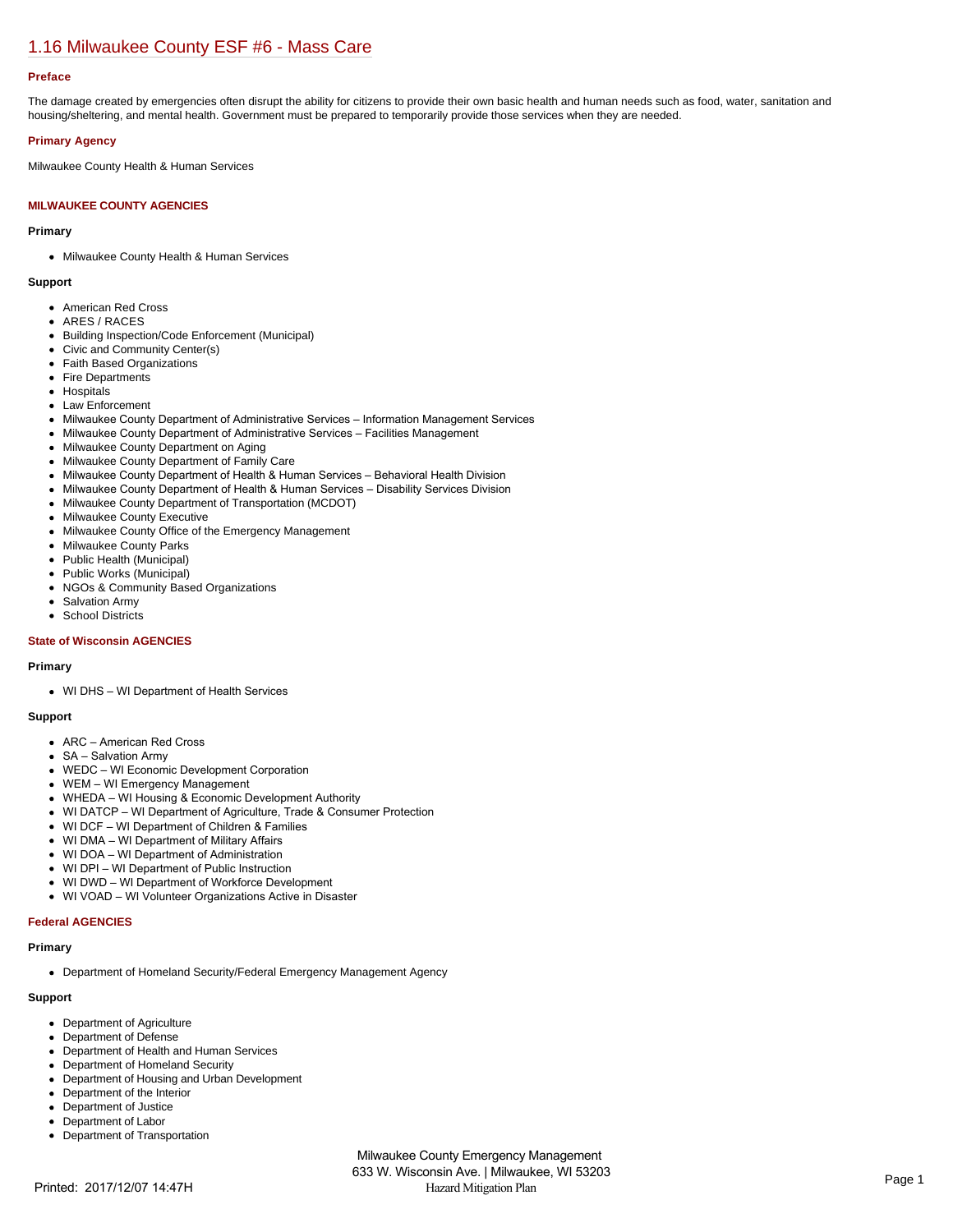- Department of the Treasury
- Department of Veterans Affairs
- General Services Administration
- Small Business Administration
- Social Security Administration
- U.S. Postal Service
- American Red Cross
- Corporation for National and Community Service
- National Voluntary Organizations Active in Disaster
- Other voluntary agency and nongovernmental support organizations

### **Likely Support Includes:**

- Coordinate and lead federal resources, as required, to support local, tribal, and state governments and voluntary agencies (VOLAGs) in the performance of mass care, emergency assistance, housing, and health and human services missions.
	- When directed by the President, ESF # 6 services and programs are implemented to assist individuals and households through four primary functions:
		- Mass Care: Includes sheltering, feeding operations, emergency first aid, bulk distribution of emergency items, and collecting and providing information on victims to family members.
		- Emergency Assistance: Assistance required by individuals, families, and their communities to ensure that immediate needs beyond the scope of the traditional "mass care" services provided at the local level are addressed. These services include: support to evacuations (including registration and tracking of evacuees); reunification of families; provision of aid and services to special needs populations; evacuation, sheltering, and other emergency services for household pets and services animals; support to specialized shelters; support to medical shelters; nonconventional shelter management; coordination of donated goods and services; and coordination of voluntary agency assistance.
		- Housing: Includes housing options such as rental assistance, repair, loan assistance, replacement, factory-built housing, semi-permanent and permanent construction, referrals, identification and provision of accessible housing, and access to other sources of housing assistance.
- Health & Human Services: Includes the implementation of disaster assistance programs to help disaster victims recover their non-housing losses, including programs to replace destroyed personal property, and help to obtain disaster loans, food stamps, crisis counseling, disaster unemployment, disaster legal services, support and services for special needs populations, and other Federal and State benefits.

### **A. PURPOSE**

1. The purpose of this Emergency Support Function is to describe a coordination framework and serve as a guide to provide sheltering, mass care, emergency assistance and health and human services following an emergency or disaster. Identify key participants and resources to meet access and functional needs populations in mass care and sheltering operations.

### **B. POLICIES**

1. The provision of Mass Care, Housing, and Health & Human Services as a consequence of disasters is a fundamental responsibility of Milwaukee County government. Milwaukee County Office of Emergency Management will provide coordination management of all mass care, housing, and health and human services operations in the County through the EOC to ensure the population is effectively served. The primary coordination department for this ESF is Milwaukee County Department of Health & Human Services (DHHS).

2. The County's responsibility for mass care operations is in support the American Red Cross (ARC) in opening and maintaining shelter operations and provide coordination oversight. However, if ARC is unable to open and staff a shelter, it then becomes local government's responsibility to provide care and shelter function.

3. All government/volunteer/private resources will be utilized as necessary to coordinate effective public/private partnerships during an emergency.

4. Milwaukee County will coordinate mass care, housing, and health and human services efforts with local, state, and other non-governmental organizations (NGOs).

5. County designated shelters may be managed by the local government, ARC, or a combination of both entities.

6. mass care, housing, and health and human services operations will begin as soon as possible following an emergency. Public and private facilities that will provide the best available protection for displaced people will be used as shelters and/or mass feeding facilities. The basic essential life support to be provided for the displaced population includes food, water, clothing, medical services, sanitation, lodging and communications. The Milwaukee County EOC determines which shelters, (generally community centers and public school buildings) will be opened for shelter use.

7. Milwaukee County will coordinate with state and federal agencies to facilitate the delivery of assistance programs to individuals, including the identification of appropriate site(s) for Disaster Assistance Center(s). (See Annex IV: Recovery and Recovery Mitigation Actions, in this CEMP, for information on Individual Disaster Assistance Programs.)

8. The care of pets and other animal needs will be managed in accordance with ESF # 17 and the Domestic Cat, Dog and Small Animal Sheltering Plan.

9. NONDISCRIMINATION. No services will be denied on the basis of race, color, national origin, religion, sex, age, or disability, and no special treatment will be extended to any person or group in an emergency over and above what normally would be expected in the way of government services. The County's activities pursuant to the Federal /State Agreement for major emergency recovery will be carried out in accordance with Title 44, Code of Federal Regulations (CFR), Section 205.16.—Nondiscrimination. Federal disaster assistance is conditional on full compliance with this rule.

10. it is the policy of Milwaukee County to comply with the American Disabilities Act and its standards set forth in Title 41. CFR Section 101.19–6, to the extent permitted by fiscal constraints.

11. Milwaukee County has embraced the model of general shelters for all residents except incarcerated populations and those with extremely fragile medical conditions (i.e., separate shelters are not designated for those with access and functional needs).

12. Milwaukee County will secure cooperation of building owners for use of their property for shelter space.

13. Appropriate levels of health and emergency medical care services at shelters will be assessed at each shelter. Persons with access and functional needs or other special medical needs that exceed the capability of normal shelters will be sheltered in an appropriate medical facility.

14. Information about persons identified on shelter lists, casualty lists, hospital admission, etc, will be made available to family members to the extent allowable under confidentiality regulations.

15. Efforts will be made to coordinate among agencies providing information to minimize the number of inquiry points for families.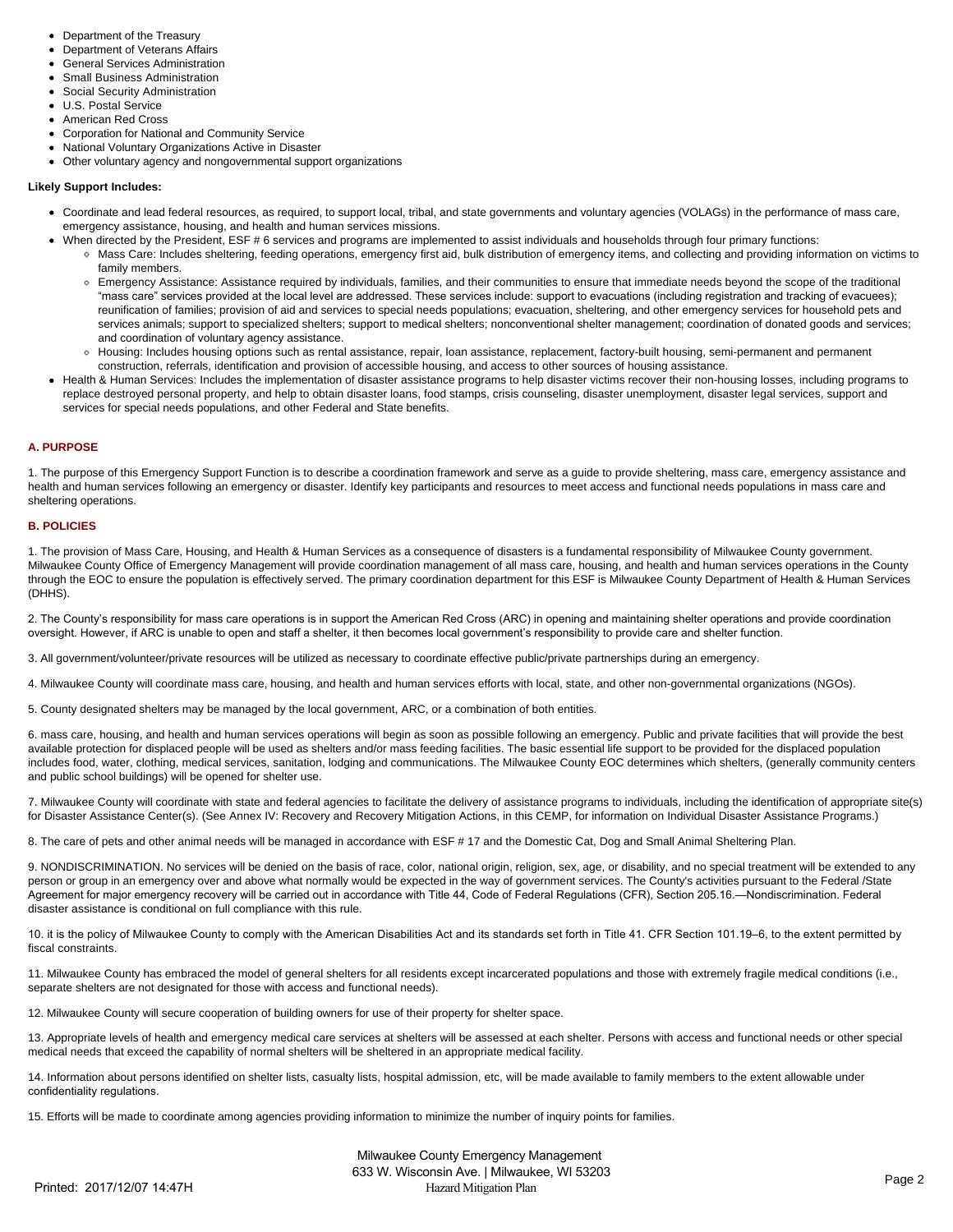16. In the interest of public health and safety, the County will identify and attempt to meet the care and emergency needs of animals following emergencies.

17. Priorities will be directed toward animal care functions after human needs are met.

18. Personnel designated as on–scene responders or representatives to the EOC should make prior arrangements to ensure that their families are provided for in the event of an emergency, so to ensure a prompt, worry–free response and subsequent duty.

**PRIMARY DEPARTMENT RESPONSIBILITIES/TASKS BY PHASE**

**MILWAUKEE COUNTY HEALTH & HUMAN SERVICES**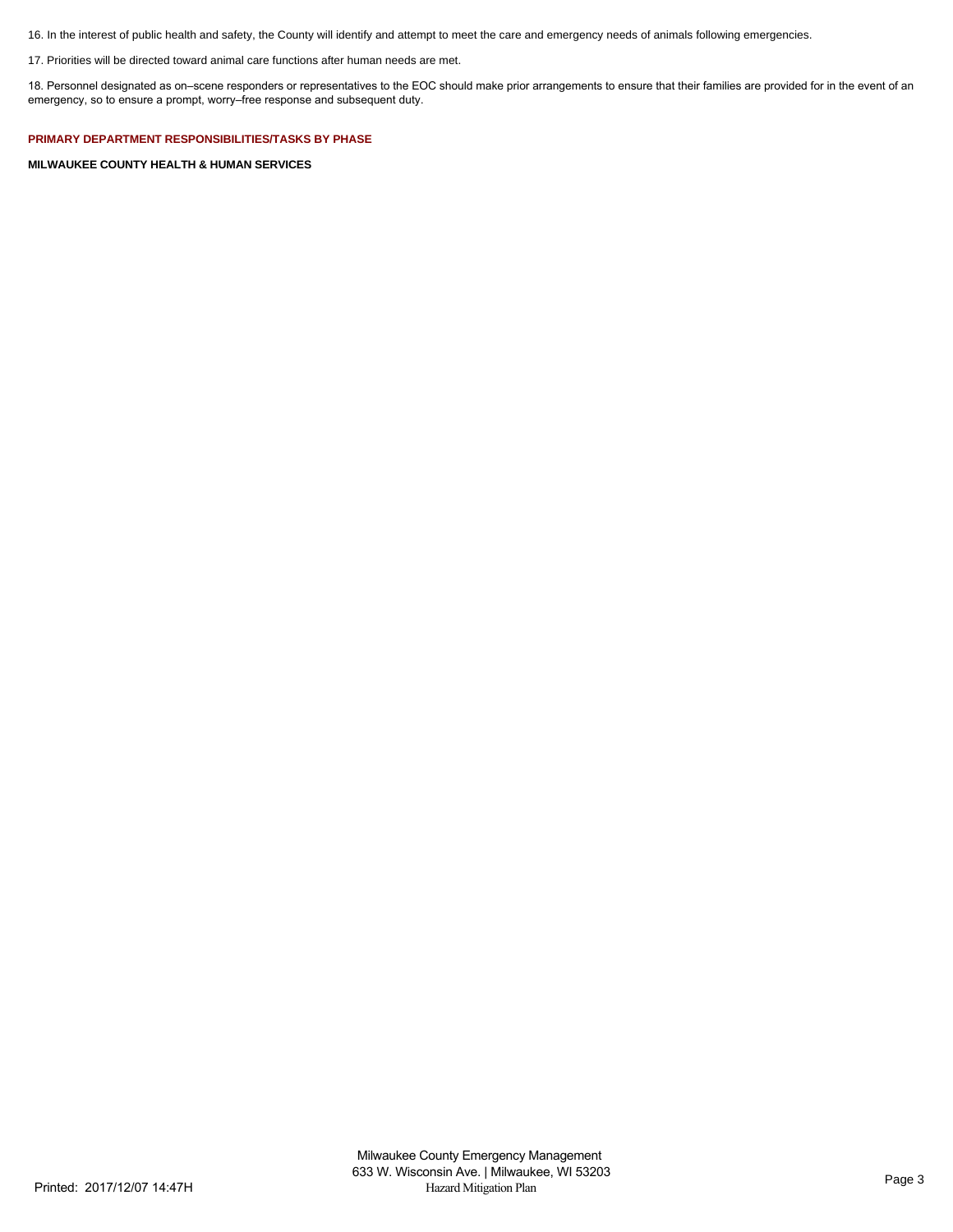|                      | <b>American Red Cross</b>                                                                                                                                                                                                                                                                                                                                                                                                                                                                                                                                                                                                                                                                                                                                                                                                                                                                                                                                                                                                                                                                                                                                                                                                                                                                                                                                                                                                                                                                                                                                                                                                                                                                                                                                                                                                                                                                                                                                                                                               |
|----------------------|-------------------------------------------------------------------------------------------------------------------------------------------------------------------------------------------------------------------------------------------------------------------------------------------------------------------------------------------------------------------------------------------------------------------------------------------------------------------------------------------------------------------------------------------------------------------------------------------------------------------------------------------------------------------------------------------------------------------------------------------------------------------------------------------------------------------------------------------------------------------------------------------------------------------------------------------------------------------------------------------------------------------------------------------------------------------------------------------------------------------------------------------------------------------------------------------------------------------------------------------------------------------------------------------------------------------------------------------------------------------------------------------------------------------------------------------------------------------------------------------------------------------------------------------------------------------------------------------------------------------------------------------------------------------------------------------------------------------------------------------------------------------------------------------------------------------------------------------------------------------------------------------------------------------------------------------------------------------------------------------------------------------------|
|                      | 1. Identify mass care facilities (temporary lodging and emergency feeding sites) and protective shelters<br>2. Obtain cooperation of facility owners for use as mass care facilities and protective shelters<br>3. Identify emergency feeding supplies<br>4. Recruit and train volunteers for mass care operations.<br>5. Develop a liaison with other community service organizations for providing mass care to the public.<br>6. Identify population groups requiring special assistance during an emergency (i.e., senior citizens, functional needs, etc.) and conduct<br>preparations to provide assistance.<br>7. Develop and test emergency plans and procedures.<br>8. Participate in emergency management training and exercises.                                                                                                                                                                                                                                                                                                                                                                                                                                                                                                                                                                                                                                                                                                                                                                                                                                                                                                                                                                                                                                                                                                                                                                                                                                                                             |
|                      | Milwaukee County Health & Human Services                                                                                                                                                                                                                                                                                                                                                                                                                                                                                                                                                                                                                                                                                                                                                                                                                                                                                                                                                                                                                                                                                                                                                                                                                                                                                                                                                                                                                                                                                                                                                                                                                                                                                                                                                                                                                                                                                                                                                                                |
|                      | Work with the Division of Emergency Management to:                                                                                                                                                                                                                                                                                                                                                                                                                                                                                                                                                                                                                                                                                                                                                                                                                                                                                                                                                                                                                                                                                                                                                                                                                                                                                                                                                                                                                                                                                                                                                                                                                                                                                                                                                                                                                                                                                                                                                                      |
|                      | 1. Maintain this Emergency Support Function (ESF).<br>2. Analyze Mass Care, Health & Human Services requirements.<br>3. Identify current Mass Care, Health & Human Services resources and equipment cache.<br>4. Establish Mass Care, Health & Human Services inventory, control, and delivery systems.<br>5. Develop agreements with Mass Care, Health & Human Services providers as necessary.<br>6. Identify County assistance Mass Care, Health & Human Services locations and resources needed.<br>7. Maintain inventories of resources and facilities.<br>8. Identify mass care facilities (temporary lodging and emergency feeding sites) and protective shelters<br>9. Obtain cooperation of facility owners for use as mass care facilities and protective shelters<br>10. Develop facility setup plans for potential shelters.<br>11. Identify emergency feeding supplies.<br>12. Recruit and train volunteers for mass care operations.<br>13. Develop a liaison with other community service organizations for providing mass care to the public.<br>14. Identify population groups requiring special assistance during an emergency (i.e., senior citizens, functional needs, etc.) and conduct<br>preparations to provide assistance.<br>15. Implement a public education campaign regarding the importance of having a family disaster plan and 72–hour preparedness kit.<br>16. Develop and test emergency plans and procedures.<br>17. Participate in emergency management training and exercises.<br>18. Develop emergency action checklists.                                                                                                                                                                                                                                                                                                                                                                                                                                                         |
|                      | <b>Department on Aging</b>                                                                                                                                                                                                                                                                                                                                                                                                                                                                                                                                                                                                                                                                                                                                                                                                                                                                                                                                                                                                                                                                                                                                                                                                                                                                                                                                                                                                                                                                                                                                                                                                                                                                                                                                                                                                                                                                                                                                                                                              |
| <b>Pre-Emergency</b> | 1. Identify County assistance Mass Care, Health & Human Services locations and resources needed for senior citizens.<br>2. Maintain inventories of resources and facilities to assist senior citizens.<br>3. Identify emergency feeding sites and protective shelters for senior citizens.<br>4. Implement a public education campaign regarding the importance of having a family disaster plan and 72–hour preparedness kit.<br>5. Develop and test emergency plans and procedures.<br>6. Participate in emergency management training and exercises.<br>7. Develop emergency action checklists.                                                                                                                                                                                                                                                                                                                                                                                                                                                                                                                                                                                                                                                                                                                                                                                                                                                                                                                                                                                                                                                                                                                                                                                                                                                                                                                                                                                                                      |
|                      | <b>Department of Family Care</b>                                                                                                                                                                                                                                                                                                                                                                                                                                                                                                                                                                                                                                                                                                                                                                                                                                                                                                                                                                                                                                                                                                                                                                                                                                                                                                                                                                                                                                                                                                                                                                                                                                                                                                                                                                                                                                                                                                                                                                                        |
|                      | 1. Minimize disruption of MCO infrastructure and services to Family Care members<br>2. Establish a communication plan for maintaining contact with Family Care members<br>3. Identify County assistance Mass Care, Health & Human Services locations and resources needed for senior citizens.<br>4. Maintain inventories of resources and facilities to assist senior citizens.<br>5. Identify mass care facilities (temporary lodging and emergency feeding sites) and protective shelters for clients.<br>6. Implement a public education campaign regarding the importance of having a family disaster plan and 72–hour preparedness kit.<br>7. Develop and test emergency plans and procedures.<br>8. Participate in emergency management training and exercises.<br>9. Develop emergency action checklists.<br>10. Establish a communication plan for maintaining contact with Providers serving Family Care members.<br>11. Ensure that Family Care members at greatest risk are identified timely and their service needs are met.<br>12. Ensure that member's basic needs for shelter, safety, nutrition, and medical care are met.<br>13. Obtain cooperation of facility owners for use as mass care facilities and protective shelters<br>14. Identify emergency feeding supplies<br>15. Recruit and train volunteers for mass care operations.<br>16. Develop a liaison with other community service organizations for providing mass care to the public.<br>17. Identify population groups requiring special assistance during an emergency (i.e., senior citizens, functional needs, etc.) and conduct<br>preparations to provide assistance.<br>18. Develop and test emergency plans and procedures.<br>19. Participate in emergency management training and exercises.<br>20. Identify emergency feeding supplies<br>21. Identify population groups requiring special assistance during an emergency (i.e., senior citizens, functional needs, etc.) and conduct<br>preparations to provide assistance. |
|                      | Department of Behavioral Health                                                                                                                                                                                                                                                                                                                                                                                                                                                                                                                                                                                                                                                                                                                                                                                                                                                                                                                                                                                                                                                                                                                                                                                                                                                                                                                                                                                                                                                                                                                                                                                                                                                                                                                                                                                                                                                                                                                                                                                         |
|                      | 1. Maintain this Emergency Support Function (ESF).<br>2. Analyze Mass Care, Health & Human Services requirements.<br>3. Identify current Mass Care, Health & Human Services resources and equipment cache.<br>4. Develop agreements with Mass Care, Health & Human Services providers as necessary.<br>5. Maintain inventories of resources and facilities.<br>6. Coordinate mental health resources through internal BHD programs and committees.                                                                                                                                                                                                                                                                                                                                                                                                                                                                                                                                                                                                                                                                                                                                                                                                                                                                                                                                                                                                                                                                                                                                                                                                                                                                                                                                                                                                                                                                                                                                                                      |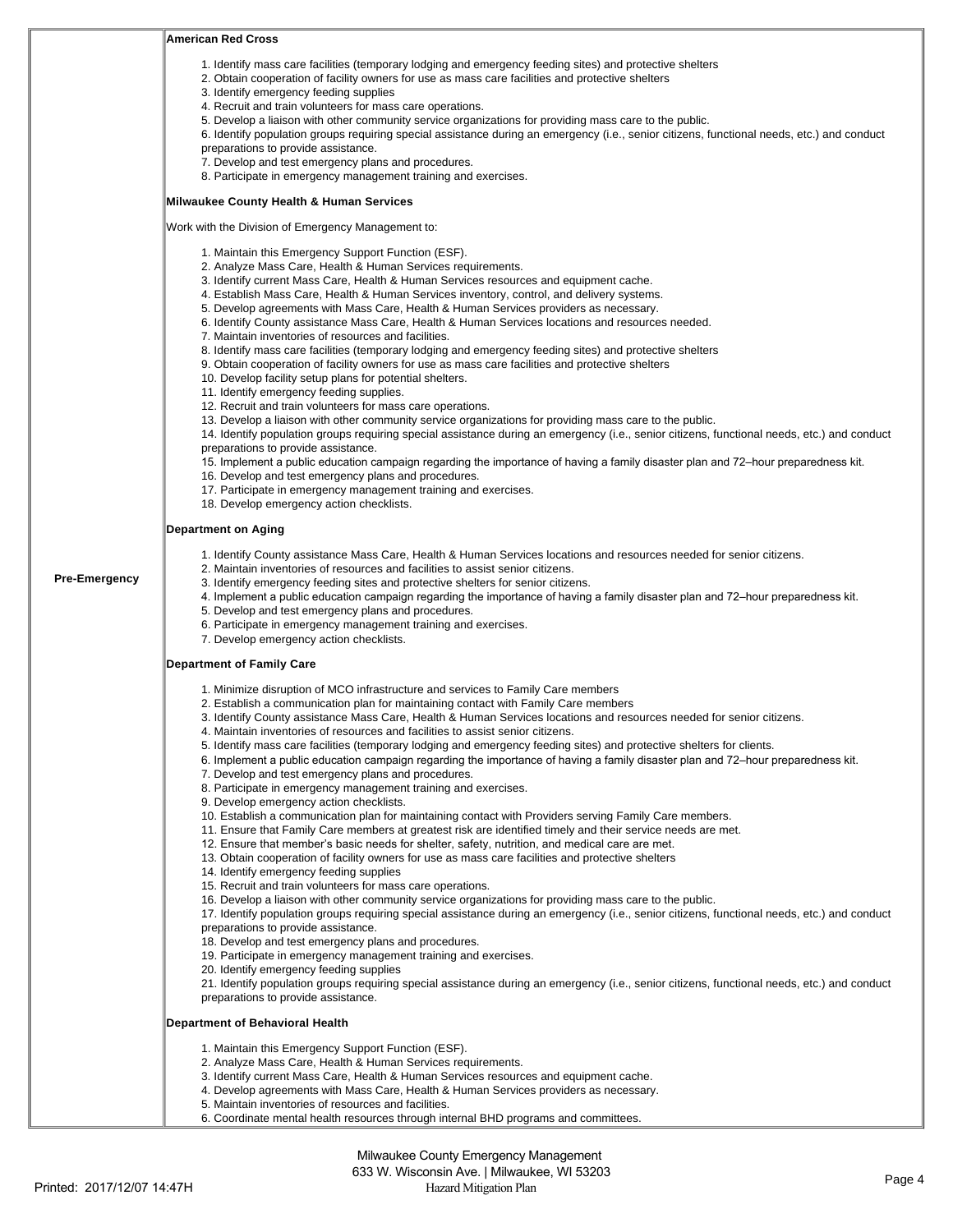|                  | <b>County Executive</b>                                                                                                                                                                                                                                                                                                                                                                                                                                                                                                                                                                                                                                                                                                                                                                                                                                                                                                                                                                                                                                                                                                                                                                                                                                                                                                                                                             |  |  |
|------------------|-------------------------------------------------------------------------------------------------------------------------------------------------------------------------------------------------------------------------------------------------------------------------------------------------------------------------------------------------------------------------------------------------------------------------------------------------------------------------------------------------------------------------------------------------------------------------------------------------------------------------------------------------------------------------------------------------------------------------------------------------------------------------------------------------------------------------------------------------------------------------------------------------------------------------------------------------------------------------------------------------------------------------------------------------------------------------------------------------------------------------------------------------------------------------------------------------------------------------------------------------------------------------------------------------------------------------------------------------------------------------------------|--|--|
|                  | 1. Provide approval for deployment of the MCFNES trailer based on the recommendation of the FAST Team.<br>2. Provide staff for full coverage of any shelter, or relocation facility, or area, in all of the appropriate disciplines of the County Executive Office.                                                                                                                                                                                                                                                                                                                                                                                                                                                                                                                                                                                                                                                                                                                                                                                                                                                                                                                                                                                                                                                                                                                 |  |  |
|                  | Department of Health and Human Services                                                                                                                                                                                                                                                                                                                                                                                                                                                                                                                                                                                                                                                                                                                                                                                                                                                                                                                                                                                                                                                                                                                                                                                                                                                                                                                                             |  |  |
|                  | 1. When notified, report to the EOC.<br>2. Mass Care, Health & Human Services emergency actions may include:<br>3. Provide feeding for victims and emergency workers.<br>4. Identify facilities that are appropriate for feeding facilities.<br>5. Medical and nursing aid.<br>6. Provide potable water.<br>7. Provide temporary sanitation facilities.<br>8. Identify distribution service centers.<br>9. Distribute food, clothing, medicine, commodities.<br>10. Operate Family Assistance Centers to provide information services.<br>11. Assess social service needs of victims.<br>12. Provide counseling services.<br>13. Provide access and functional needs coordination services.<br>• a. Families and children with special needs will be linked to the appropriate community services.<br>• b. Partner with internal partners (Aging, BHD, DSD), contracted staff members, and external community organizations to ensure<br>individuals with disabilities are provided with the supports they need.<br>• c. Coordinate with Income Maintenance (IM) for financial eligibility for public programming.<br>• d. Coordinate with the Bureau of Milwaukee Child Welfare for children under 18 who are in need of emergency assistance.<br>• e. Coordinate with internal departments to use the media (T.V. and newspapers), the County Website, telephones, and e-mails to |  |  |
|                  | communicate the status of the emergency.<br>• f. Coordinate mental health resources through internal BHD programs and committees.                                                                                                                                                                                                                                                                                                                                                                                                                                                                                                                                                                                                                                                                                                                                                                                                                                                                                                                                                                                                                                                                                                                                                                                                                                                   |  |  |
|                  | 14. Provide staff and 24/7 coverage of the Forward Assessment Service Team. Collaborate with the Incident Commander and the Milwaukee<br>County Division of Emergency Management in the assessment and notification process.                                                                                                                                                                                                                                                                                                                                                                                                                                                                                                                                                                                                                                                                                                                                                                                                                                                                                                                                                                                                                                                                                                                                                        |  |  |
|                  | • a. If the FAST Team recommends deployment of the MCFNES trailer and the County Executive approves, provide trailer staffing.                                                                                                                                                                                                                                                                                                                                                                                                                                                                                                                                                                                                                                                                                                                                                                                                                                                                                                                                                                                                                                                                                                                                                                                                                                                      |  |  |
|                  | 15. Provide staff for full coverage of any shelter, or relocation facility, or area, in all of the appropriate disciplines of Health & Human Services.                                                                                                                                                                                                                                                                                                                                                                                                                                                                                                                                                                                                                                                                                                                                                                                                                                                                                                                                                                                                                                                                                                                                                                                                                              |  |  |
| <b>Emergency</b> | <b>Department on Aging</b>                                                                                                                                                                                                                                                                                                                                                                                                                                                                                                                                                                                                                                                                                                                                                                                                                                                                                                                                                                                                                                                                                                                                                                                                                                                                                                                                                          |  |  |
|                  | 1. Participate in the Forward Assessment Service Team in coordination with the Incident Commander and Milwaukee County Division of<br>Emergency Management.<br>2. Coordinate resources available to older adults with contracted organizations.<br>3. Provide assistance to frail elderly and older adults with long term care needs through the Aging Resource Center of Milwaukee County as<br>requested.<br>4. Assess social service needs of seniors.<br>5. When notified, report to the EOC.<br>6. Provide feeding for seniors.<br>7. Identify facilities that are appropriate for feeding facilities.<br>8. Distribute food, clothing, medicine, commodities.<br>9. Provide counseling services.<br>10. Provide access and functional needs coordination services.<br>11. Provide staff for full coverage of any shelter, or relocation facility, or area, in all of the appropriate disciplines of the Department of Aging.                                                                                                                                                                                                                                                                                                                                                                                                                                                  |  |  |
|                  | <b>Department of Family Care</b>                                                                                                                                                                                                                                                                                                                                                                                                                                                                                                                                                                                                                                                                                                                                                                                                                                                                                                                                                                                                                                                                                                                                                                                                                                                                                                                                                    |  |  |
|                  | 1. Coordinate delivery of services in the quickest and most efficient manner by instituting a standing line of communication between health and<br>human service agencies.<br>2. Coordinate joint services through a preexisting network of physical structures, radio, phone and e-mail.<br>3. Provide staff for full coverage of any shelter, or relocation facility, or area, in all of the appropriate disciplines of the Department of Family<br>Care.                                                                                                                                                                                                                                                                                                                                                                                                                                                                                                                                                                                                                                                                                                                                                                                                                                                                                                                         |  |  |
|                  | <b>Disability Services Division</b>                                                                                                                                                                                                                                                                                                                                                                                                                                                                                                                                                                                                                                                                                                                                                                                                                                                                                                                                                                                                                                                                                                                                                                                                                                                                                                                                                 |  |  |
|                  | 1. When notified, report to the EOC.<br>2. Identify distribution service centers.<br>3. Operate Family Assistance Centers to provide information services.<br>4. Assess social service needs of victims.<br>5. Provide counseling services.<br>6. Provide access and functional needs coordination services.<br>7. Participate in the Forward Assessment Service Team in coordination with the Incident Commander and Milwaukee County Emergency<br>Division of Emergency Management.<br>8. Provide staff for full coverage of any shelter, or relocation facility, or area, in all of the appropriate disciplines of the Disability Services<br>Division.                                                                                                                                                                                                                                                                                                                                                                                                                                                                                                                                                                                                                                                                                                                          |  |  |

### **Department of Health and Human Services**

1. Staff the ESF # 6 position in the EOC.

2. Verify current and needed resources. Sources for resources can include: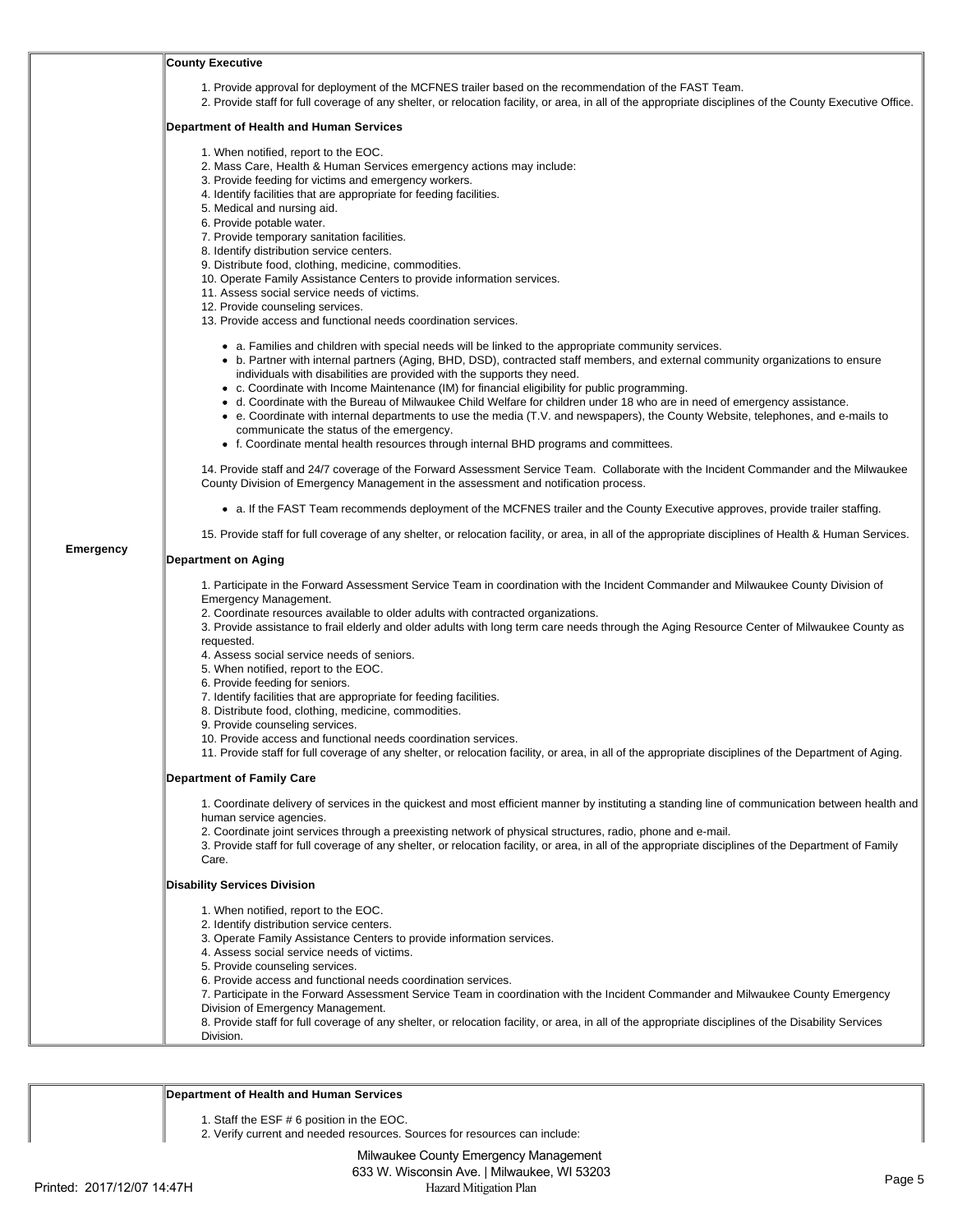|                                             | • a. County agencies.<br>• b. American Red Cross.<br>• c. Salvation Army.<br>• d. State EOC.<br>3. Establish, maintain contact with State ECC through the EOC Manager<br>• a. Provide information on Mass Care, Health & Human Service needs.<br>• b. Coordinate receipt, distribution of bulk items and donated goods.<br>4. Establish, staff, and maintain supply distribution points within the County.<br>Mass Care, Health & Human Services Duties Include:<br>1. Identify incident sites requiring Mass Care, Health & Human Services.<br>2. Determine present and future need for Mass Care, Health & Human Services resources.<br>3. Obtain and coordinate Mass Care, Health & Human Services resources as requested by field incident commanders.<br>Mass Feeding duties include:<br>1. Identifying incident sites requiring mass feeding services.<br>2. Determining present and future need for mass feeding resources:<br>• a. Communications<br>• b. Feeding facilities.<br>• c. Feeding for victims and emergency workers.<br>• d. Potable water.<br>• e. Temporary sanitation facilities.<br>3. Obtaining and coordinating deployment of mass feeding resources for emergency responders as requested by field incident commanders.<br>Sheltering and temporary housing emergency actions include:<br>1. Determining requirement for shelters for emergency victims and temporary sheltering for emergency responders.<br>2. Establishing shelter sites and ensuring communications to each site.<br>3. Ensuring a registration system is activated at each site.<br>4. Establish alternative temporary housing facilities to provide short–term group housing until suitable transition housing can be arranged. |
|---------------------------------------------|----------------------------------------------------------------------------------------------------------------------------------------------------------------------------------------------------------------------------------------------------------------------------------------------------------------------------------------------------------------------------------------------------------------------------------------------------------------------------------------------------------------------------------------------------------------------------------------------------------------------------------------------------------------------------------------------------------------------------------------------------------------------------------------------------------------------------------------------------------------------------------------------------------------------------------------------------------------------------------------------------------------------------------------------------------------------------------------------------------------------------------------------------------------------------------------------------------------------------------------------------------------------------------------------------------------------------------------------------------------------------------------------------------------------------------------------------------------------------------------------------------------------------------------------------------------------------------------------------------------------------------------------------------------------------------------------------------------------------------|
|                                             |                                                                                                                                                                                                                                                                                                                                                                                                                                                                                                                                                                                                                                                                                                                                                                                                                                                                                                                                                                                                                                                                                                                                                                                                                                                                                                                                                                                                                                                                                                                                                                                                                                                                                                                                  |
|                                             |                                                                                                                                                                                                                                                                                                                                                                                                                                                                                                                                                                                                                                                                                                                                                                                                                                                                                                                                                                                                                                                                                                                                                                                                                                                                                                                                                                                                                                                                                                                                                                                                                                                                                                                                  |
|                                             |                                                                                                                                                                                                                                                                                                                                                                                                                                                                                                                                                                                                                                                                                                                                                                                                                                                                                                                                                                                                                                                                                                                                                                                                                                                                                                                                                                                                                                                                                                                                                                                                                                                                                                                                  |
|                                             |                                                                                                                                                                                                                                                                                                                                                                                                                                                                                                                                                                                                                                                                                                                                                                                                                                                                                                                                                                                                                                                                                                                                                                                                                                                                                                                                                                                                                                                                                                                                                                                                                                                                                                                                  |
|                                             |                                                                                                                                                                                                                                                                                                                                                                                                                                                                                                                                                                                                                                                                                                                                                                                                                                                                                                                                                                                                                                                                                                                                                                                                                                                                                                                                                                                                                                                                                                                                                                                                                                                                                                                                  |
|                                             |                                                                                                                                                                                                                                                                                                                                                                                                                                                                                                                                                                                                                                                                                                                                                                                                                                                                                                                                                                                                                                                                                                                                                                                                                                                                                                                                                                                                                                                                                                                                                                                                                                                                                                                                  |
|                                             |                                                                                                                                                                                                                                                                                                                                                                                                                                                                                                                                                                                                                                                                                                                                                                                                                                                                                                                                                                                                                                                                                                                                                                                                                                                                                                                                                                                                                                                                                                                                                                                                                                                                                                                                  |
|                                             |                                                                                                                                                                                                                                                                                                                                                                                                                                                                                                                                                                                                                                                                                                                                                                                                                                                                                                                                                                                                                                                                                                                                                                                                                                                                                                                                                                                                                                                                                                                                                                                                                                                                                                                                  |
|                                             | 5. Providing heating and cooling centers.<br>6. Providing temporary shelter from hazards.<br>7. Providing temporary group housing.                                                                                                                                                                                                                                                                                                                                                                                                                                                                                                                                                                                                                                                                                                                                                                                                                                                                                                                                                                                                                                                                                                                                                                                                                                                                                                                                                                                                                                                                                                                                                                                               |
|                                             | 8. Providing feeding for victims and emergency workers at shelters or at feeding facilities.<br>9. Identifying facilities that are appropriate for feeding facilities.<br>10. Providing first aid, medical and nursing aid at facilities as appropriate.<br>11. Providing potable water.<br>12. Providing temporary sanitation facilities.                                                                                                                                                                                                                                                                                                                                                                                                                                                                                                                                                                                                                                                                                                                                                                                                                                                                                                                                                                                                                                                                                                                                                                                                                                                                                                                                                                                       |
|                                             | Access and Functional Needs (AFN) emergency actions include:                                                                                                                                                                                                                                                                                                                                                                                                                                                                                                                                                                                                                                                                                                                                                                                                                                                                                                                                                                                                                                                                                                                                                                                                                                                                                                                                                                                                                                                                                                                                                                                                                                                                     |
| <b>Emergency Operations</b><br>Center (EOC) | 1. Identifying locations of functional needs individuals.<br>2. Identifying sources and costs for providing for the needs of special populations and individuals.<br>3. Coordinating programs and resources for special populations and individuals.<br>4. Making contact with AFN populations and individuals.<br>5. Identifying specific needs of AFN populations and individuals.                                                                                                                                                                                                                                                                                                                                                                                                                                                                                                                                                                                                                                                                                                                                                                                                                                                                                                                                                                                                                                                                                                                                                                                                                                                                                                                                             |
|                                             | Family Assistance Centers/Disaster Welfare Inquiries include:                                                                                                                                                                                                                                                                                                                                                                                                                                                                                                                                                                                                                                                                                                                                                                                                                                                                                                                                                                                                                                                                                                                                                                                                                                                                                                                                                                                                                                                                                                                                                                                                                                                                    |
|                                             | 1. Providing information services.<br>2. Assessing social service needs of victims.<br>3. Providing counseling services.<br>4. Coordinate with the American Red Cross Family Assistance/ Reunification Center System.                                                                                                                                                                                                                                                                                                                                                                                                                                                                                                                                                                                                                                                                                                                                                                                                                                                                                                                                                                                                                                                                                                                                                                                                                                                                                                                                                                                                                                                                                                            |
|                                             | <b>Bulk Disaster Relief Commodity Distribution include:</b>                                                                                                                                                                                                                                                                                                                                                                                                                                                                                                                                                                                                                                                                                                                                                                                                                                                                                                                                                                                                                                                                                                                                                                                                                                                                                                                                                                                                                                                                                                                                                                                                                                                                      |
|                                             | 1. Determine the commodities (i.e. food, water, ice, needing distribution.<br>2. Determine the locations of those needing the commodities.<br>3. Determine locations for distribution facilities.<br>4. Determine resource needs for accomplishing the distribution (security, transport, storage, dispensing).<br>5. Schedule and inform target groups of the plans for commodity distribution.<br>6. Distributing food, water, ice, and other commodities.                                                                                                                                                                                                                                                                                                                                                                                                                                                                                                                                                                                                                                                                                                                                                                                                                                                                                                                                                                                                                                                                                                                                                                                                                                                                     |
|                                             | <b>Department on Aging</b>                                                                                                                                                                                                                                                                                                                                                                                                                                                                                                                                                                                                                                                                                                                                                                                                                                                                                                                                                                                                                                                                                                                                                                                                                                                                                                                                                                                                                                                                                                                                                                                                                                                                                                       |
|                                             | Senior Citizens emergency actions include:                                                                                                                                                                                                                                                                                                                                                                                                                                                                                                                                                                                                                                                                                                                                                                                                                                                                                                                                                                                                                                                                                                                                                                                                                                                                                                                                                                                                                                                                                                                                                                                                                                                                                       |
|                                             | 1. Identifying sources and costs for providing for the needs of senior citizens.<br>2. Coordinating programs and resources for senior citizens.<br>3. Identifying specific needs of senior citizens (additional space for assistive devices)                                                                                                                                                                                                                                                                                                                                                                                                                                                                                                                                                                                                                                                                                                                                                                                                                                                                                                                                                                                                                                                                                                                                                                                                                                                                                                                                                                                                                                                                                     |
|                                             | Aging Resource Center:                                                                                                                                                                                                                                                                                                                                                                                                                                                                                                                                                                                                                                                                                                                                                                                                                                                                                                                                                                                                                                                                                                                                                                                                                                                                                                                                                                                                                                                                                                                                                                                                                                                                                                           |
|                                             | 1. Providing information services for senior citizens.<br>2. Assessing social service needs of senior citizens<br>3. Coordinate with the American Red Cross Family Assistance/ Reunification Center System.                                                                                                                                                                                                                                                                                                                                                                                                                                                                                                                                                                                                                                                                                                                                                                                                                                                                                                                                                                                                                                                                                                                                                                                                                                                                                                                                                                                                                                                                                                                      |
|                                             | Milwaukee County Emergency Menagement                                                                                                                                                                                                                                                                                                                                                                                                                                                                                                                                                                                                                                                                                                                                                                                                                                                                                                                                                                                                                                                                                                                                                                                                                                                                                                                                                                                                                                                                                                                                                                                                                                                                                            |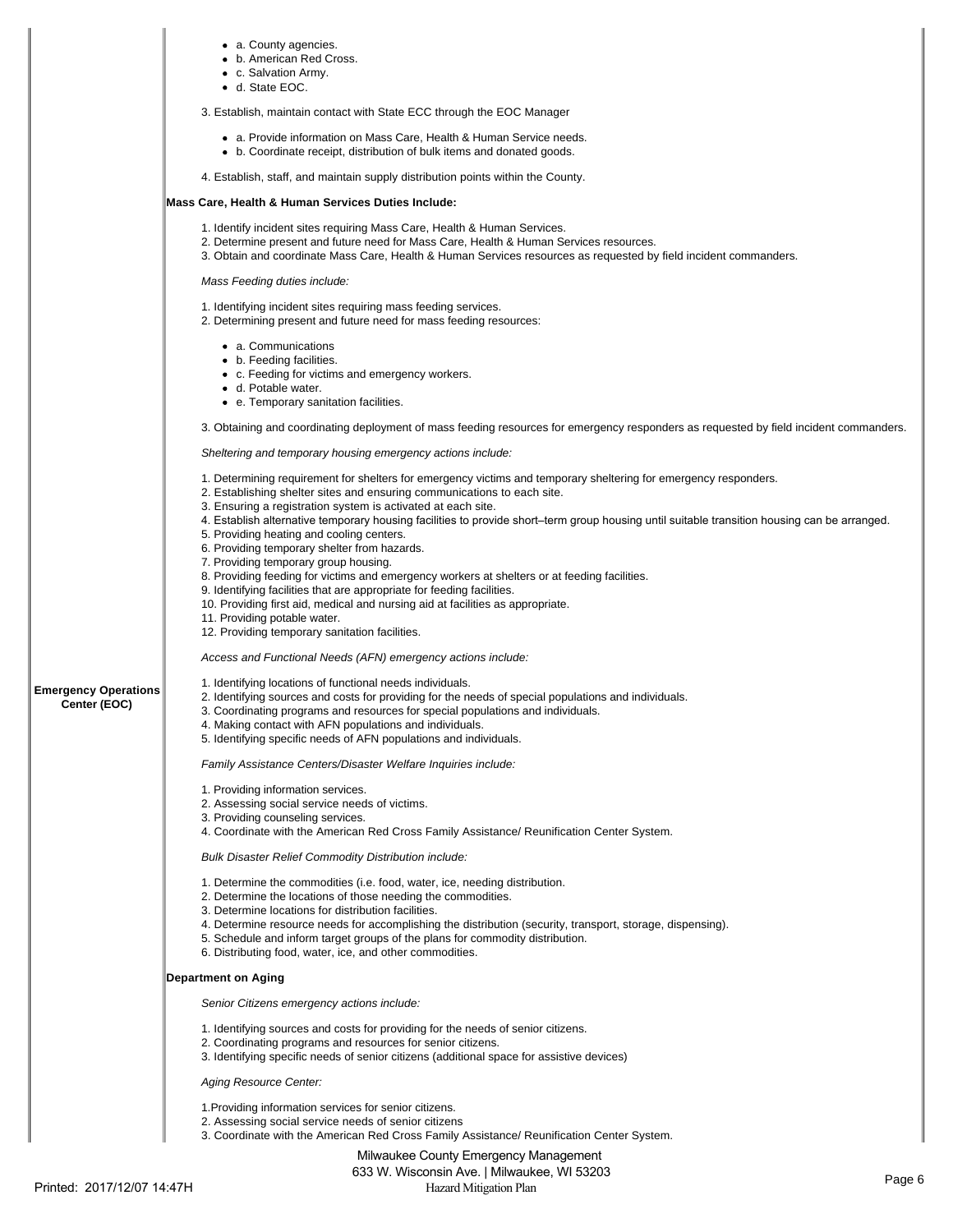| Department of Family Care                                                                                                                                                                                                                                                                                                                                                                                                                                                                                                                                              |
|------------------------------------------------------------------------------------------------------------------------------------------------------------------------------------------------------------------------------------------------------------------------------------------------------------------------------------------------------------------------------------------------------------------------------------------------------------------------------------------------------------------------------------------------------------------------|
| 1. Assess and implement emergency health and human services relief program coordination with volunteer agencies.<br>2. Implement appropriate programs (e.g., crisis counseling, post-incident stress debriefings, critical incident stress management) that are<br>made available through the county, state, or federal government.<br>3. Coordinate the resource management of municipal, private, and volunteer organizations during disaster operations.<br>4. Coordinate with volunteer organizations regarding evacuation and sheltering and donation management. |
| Disability Services Division                                                                                                                                                                                                                                                                                                                                                                                                                                                                                                                                           |
| 1. Providing information services for disabled individuals.<br>2. Assessing social service needs of disabled citizens                                                                                                                                                                                                                                                                                                                                                                                                                                                  |
| Behavioral Health Division                                                                                                                                                                                                                                                                                                                                                                                                                                                                                                                                             |
| 1. Coordinate counseling and crisis intervention to emergency victims.<br>2. Assess community behavioral health needs following and emergency.<br>3. Implement appropriate programs (e.g., crisis counseling, post-incident stress debriefings, critical incident stress management) that are<br>made available through the county, state, or federal government.                                                                                                                                                                                                      |
| 4. Coordinate the resource management of municipal, private, and volunteer organizations during disaster operations.                                                                                                                                                                                                                                                                                                                                                                                                                                                   |

|                         | Department of Health and Human Services                                                                                                                                                                                                                                                                                                                                                                                                                                                                                                                                                                                                                                                                                                                                                                                                                                                                                                                                                                                                                                                                                                                                                                                                                                                                                                                                                                                                                                                    |
|-------------------------|--------------------------------------------------------------------------------------------------------------------------------------------------------------------------------------------------------------------------------------------------------------------------------------------------------------------------------------------------------------------------------------------------------------------------------------------------------------------------------------------------------------------------------------------------------------------------------------------------------------------------------------------------------------------------------------------------------------------------------------------------------------------------------------------------------------------------------------------------------------------------------------------------------------------------------------------------------------------------------------------------------------------------------------------------------------------------------------------------------------------------------------------------------------------------------------------------------------------------------------------------------------------------------------------------------------------------------------------------------------------------------------------------------------------------------------------------------------------------------------------|
|                         | 1. Activate family reunification systems.<br>2. Continue to utilize multiple means of communicating public information and education.<br>3. Ensure the availability of mental and behavioral health professionals.<br>4. Continue EOC operations until it is determined that EOC coordination is no longer necessary.<br>5. Provide public information regarding safe re-entry to damaged areas.<br>6. Assist evacuees in returning to their homes if necessary.<br>7. Assist those who cannot return to their homes with temporary housing.<br>8. Deactivate shelters and mass care facilities and return them to normal use.<br>9. Clean and return shelters to original condition; keep detailed records of any damages.<br>10. Consolidate mass care shelter(s) costs, and submit these statements to the appropriate authorities for possible reimbursement.<br>11. Inform public of any follow-on recovery programs that may be available.<br>12. Form a long-term recovery assistance team to help ensure individuals and families affected by the disaster continue to receive assistance<br>for serious needs and necessary expenses.<br>13. Return staff, clients, and equipment to regularly assigned locations.<br>14. Provide critical payroll and other financial information for cost recovery through appropriate channels.<br>15. Participate in after action reviews.<br>16. Updates plans and procedures based on critiques and lessons learned during an actual event. |
|                         | <b>Department on Aging</b>                                                                                                                                                                                                                                                                                                                                                                                                                                                                                                                                                                                                                                                                                                                                                                                                                                                                                                                                                                                                                                                                                                                                                                                                                                                                                                                                                                                                                                                                 |
| <b>Recovery Actions</b> | 1. Conduct a needs assessment in coordination with older adult organizations to identify short-term, long-term, and unmet needs.<br>2. Implement appropriate protective actions and studies to address the long-term health effects on older adults after an incident.                                                                                                                                                                                                                                                                                                                                                                                                                                                                                                                                                                                                                                                                                                                                                                                                                                                                                                                                                                                                                                                                                                                                                                                                                     |
|                         | <b>Disability Services Division</b>                                                                                                                                                                                                                                                                                                                                                                                                                                                                                                                                                                                                                                                                                                                                                                                                                                                                                                                                                                                                                                                                                                                                                                                                                                                                                                                                                                                                                                                        |
|                         | 1. Conduct a needs assessment in coordination with functional and access needs organizations to identify short-term, long-term, and unmet<br>needs.<br>2. Implement appropriate protective actions and studies to address the long-term health effects on individuals with functional and access needs<br>after an incident.                                                                                                                                                                                                                                                                                                                                                                                                                                                                                                                                                                                                                                                                                                                                                                                                                                                                                                                                                                                                                                                                                                                                                               |
|                         | Behavioral Health Division                                                                                                                                                                                                                                                                                                                                                                                                                                                                                                                                                                                                                                                                                                                                                                                                                                                                                                                                                                                                                                                                                                                                                                                                                                                                                                                                                                                                                                                                 |
|                         | 1. Conduct a needs assessment in coordination with mental health providers to identify short-term, long-term, and unmet needs.<br>2. Implement appropriate protective actions and studies to address the long-term health effects on individuals with mental health challenges<br>after an incident.                                                                                                                                                                                                                                                                                                                                                                                                                                                                                                                                                                                                                                                                                                                                                                                                                                                                                                                                                                                                                                                                                                                                                                                       |
|                         | <b>Department of Family Care</b>                                                                                                                                                                                                                                                                                                                                                                                                                                                                                                                                                                                                                                                                                                                                                                                                                                                                                                                                                                                                                                                                                                                                                                                                                                                                                                                                                                                                                                                           |
|                         | 1. Conduct needs assessment coordination with volunteer organizations for short-term, long-term, and unmet needs.<br>2. Assess the extent of damage and recovery activities necessary to return to normal operations.<br>3. Provide outreach services to citizens in a disaster.<br>4. Assist with identifying and implementing appropriate protective actions and studies to address the long-term health effects.<br>5. Work with municipal government to assess damage to the private sector and to determine its impact.<br>6. Assist with gathering information on the impact of a major emergency or disaster by operating the designated reporting hotline for damage<br>assessment and health and human needs for residents of the community.                                                                                                                                                                                                                                                                                                                                                                                                                                                                                                                                                                                                                                                                                                                                      |

# **SUPPORT DEPARTMENTS RESPONSIBILITIES/TASKS**

1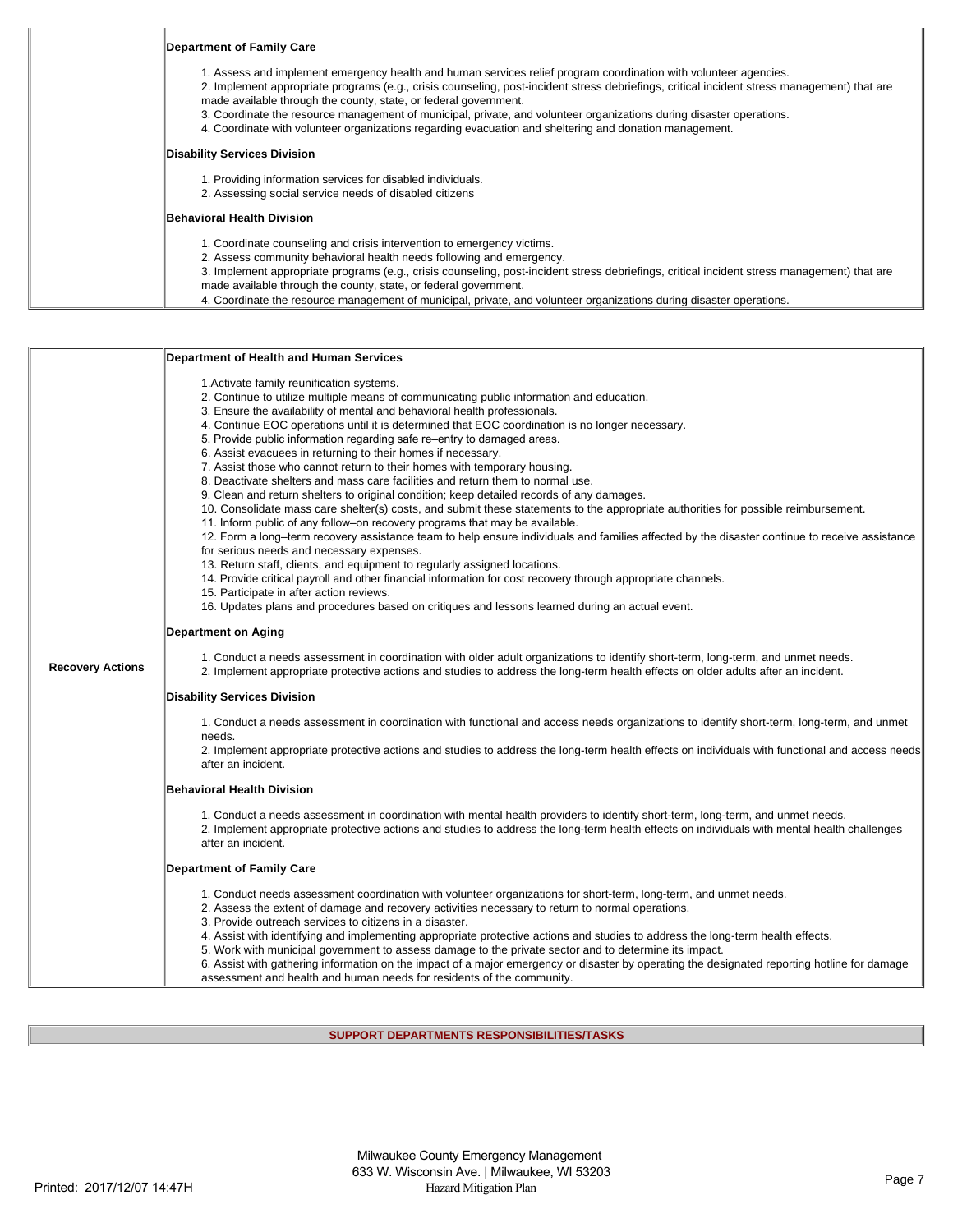| <b>American Red Cross</b>                                                                                                 | 1. Support the City–County in the management and coordination of sheltering, feeding, emergency first aid services, and DWI services to the<br>disaster-affected population.<br>2. Provide facilities, personnel, equipment, supplies and other resources needed to assist in shelter operations or mass feeding for victims of<br>the effected emergency area.<br>3. Facilitate the opening and operation of emergency shelter and mass feeding sites upon request by the EOC Manager or Mass Care,<br>Housing, Health & Human Services Group Supervisor.<br>4. Provide personnel to assist in the mass feeding of evacuees and relief workers at the shelter sites.<br>5. Assist in the development and maintenance of a shelter operations plan.<br>6. Caseworkers and case management.<br>7. Health services and mental health.                                                                                                 |
|---------------------------------------------------------------------------------------------------------------------------|-------------------------------------------------------------------------------------------------------------------------------------------------------------------------------------------------------------------------------------------------------------------------------------------------------------------------------------------------------------------------------------------------------------------------------------------------------------------------------------------------------------------------------------------------------------------------------------------------------------------------------------------------------------------------------------------------------------------------------------------------------------------------------------------------------------------------------------------------------------------------------------------------------------------------------------|
| <b>ARES/RACES</b>                                                                                                         | 1. Assist with primary or alternate emergency radio communications support.<br>2. Provide radio communications at shelters or feeding stations, as requested.                                                                                                                                                                                                                                                                                                                                                                                                                                                                                                                                                                                                                                                                                                                                                                       |
| <b>Building Inspection</b><br>(Municipal)                                                                                 | 1. Provide engineering and safety inspections of shelter facilities to assure suitability for occupancy.                                                                                                                                                                                                                                                                                                                                                                                                                                                                                                                                                                                                                                                                                                                                                                                                                            |
| <b>Civic and Community</b><br>Center(s)                                                                                   | 1. Provide support for shelter selection, Disaster Recovery Centers, and other facilities established to support mass care, housing, and health<br>and human assistance.<br>2. Provide assistance with site logistics, transportation, and resources at shelter sites.<br>3. Prepare facilities to support mass care operations at Civic Center.                                                                                                                                                                                                                                                                                                                                                                                                                                                                                                                                                                                    |
| <b>Faith Based</b><br>Organizations                                                                                       | 1. Provide facilities for emergency shelter, feeding, food, and water distribution points, child care facilities, as needed.                                                                                                                                                                                                                                                                                                                                                                                                                                                                                                                                                                                                                                                                                                                                                                                                        |
| <b>Fire Departments</b>                                                                                                   | 1. Provide emergency medical care as requested to assist in shelter operations for victims of the effected emergency area.<br>2. Provide emergency medical care staff to assist in shelter operations when possible.                                                                                                                                                                                                                                                                                                                                                                                                                                                                                                                                                                                                                                                                                                                |
| <b>Hospitals</b>                                                                                                          | 1. May support shelter operations by coordinating medical care and resources for shelters.<br>2. Help by coordinating for nursing staff for triage and medical care and monitoring.<br>3. Coordinate other professional medical staff as necessary for effective medical screening and care, including physicians, as necessary.<br>4. Assist in procurement of pharmacy needs.<br>5. May identify the need for, and request, professional mental health assistance.<br>6. Makes notifications to residents' primary care physicians to advise status and location of residents.<br>7. Identify and request resources, as needed, for effective medical care.                                                                                                                                                                                                                                                                       |
| <b>Law Enforcement</b>                                                                                                    | 1. Provide security at mass care and shelter facilities.<br>2. Provide traffic control during evacuee movement to mass care and shelter facilities.<br>3. If necessary, provide an alternative communications link between the mass care and shelter facility and the EOC.                                                                                                                                                                                                                                                                                                                                                                                                                                                                                                                                                                                                                                                          |
| <b>Milwaukee County</b><br>Department of<br><b>Administrative Services</b><br>- Facilities<br>Management                  | 1. Provide personnel to mobilize the MCFNES trailer and Emergency Management generator<br>2. Provide support for shelter selection, Disaster Recovery Centers, and other facilities established to support mass care, housing, health and<br>human assistance.<br>3. Provide assistance with site logistics, transportation, and resources at shelter sites.<br>4. Provide manpower and vehicles to obtain and distribute food, clothing, supplies, water, shelter, etc.<br>5. Assist with structure/damage assessments of potential congregate care facilities (shelter/mass feeding) to ensure habitability.<br>6. Coordinate the disposal of solid waste from congregate care facilities (shelter/mass feeding).<br>7. According to disaster circumstances, provide for the maintenance, repair and construction of roads and facilities required in support of<br>congregate care facilities (shelter/mass feeding) operations. |
| <b>Milwaukee County</b><br>Department of<br><b>Administrative Services</b><br>- Information<br><b>Management Services</b> | 1. Provide computer support.<br>2. Support the documenting of mass care and shelter information.                                                                                                                                                                                                                                                                                                                                                                                                                                                                                                                                                                                                                                                                                                                                                                                                                                    |
| <b>Milwaukee County</b><br>Department of<br>Transportation<br>(MCDOT)                                                     | 1. Provide manpower and vehicles for the movement of food, clothing, supplies, water, etc.                                                                                                                                                                                                                                                                                                                                                                                                                                                                                                                                                                                                                                                                                                                                                                                                                                          |
| <b>Milwaukee County</b><br><b>Executive</b>                                                                               | 1. Provide approval for deployment of the MCFNES trailer based on the recommendation of the FAST Team.                                                                                                                                                                                                                                                                                                                                                                                                                                                                                                                                                                                                                                                                                                                                                                                                                              |
| <b>Milwaukee County</b><br><b>Office of Emergency</b><br>Management                                                       | 1. Ensure that mass care operations in Milwaukee County are serving the population.                                                                                                                                                                                                                                                                                                                                                                                                                                                                                                                                                                                                                                                                                                                                                                                                                                                 |
| <b>Milwaukee County</b><br>Parks                                                                                          | 1. Provide personnel, supplies and other resources necessary to assist shelter operations for victims of the affected emergency/disaster area.<br>2. Provide assistance with site logistics, transportation, and resources at shelter sites.<br>3. Determine status of Parks and Recreation Division facilities for shelter use.                                                                                                                                                                                                                                                                                                                                                                                                                                                                                                                                                                                                    |
| <b>NGOs &amp; Community</b><br><b>Based Organizations</b>                                                                 | 1. Provide staff and unmet needs services at shelters or feeding stations, as requested.<br>2. Assist with meeting the needs of special populations and individuals.<br>3. Provide personnel to mass care facilities if requested and available.                                                                                                                                                                                                                                                                                                                                                                                                                                                                                                                                                                                                                                                                                    |
| <b>Public Health</b><br>(Municipal)                                                                                       | 1. Ensure health standards, including food, sanitation and water, are maintained at all service sites.<br>2. Assist with needed health services such as nursing and other health care professionals, medical surveillance and prophylaxis.<br>3. Provide technical assistance for shelter operations related to food/nutrition vectors, water supply, and waste disposal.<br>4. Provide Public Health personnel to augment staff assigned to shelters if requested.                                                                                                                                                                                                                                                                                                                                                                                                                                                                 |
| <b>Public Works</b><br>(Municipal)                                                                                        | 1. Provide support for shelter selection, Disaster Recovery Centers, and other facilities established to support mass care, housing, health and<br>human assistance.<br>2. Provide assistance with site logistics, transportation, and resources at shelter sites.<br>3. Provide manpower and vehicles to obtain and distribute food, clothing, supplies, water, shelter, etc.<br>4. Assist with structure/damage assessments of potential congregate care facilities (shelter/mass feeding) to ensure habitability.<br>5. Coordinate the disposal of solid waste from congregate care facilities (shelter/mass feeding).<br>6. According to disaster circumstances, provide for the maintenance, repair and construction of roads and facilities required in support of<br>congregate care facilities (shelter/mass feeding) operations.                                                                                           |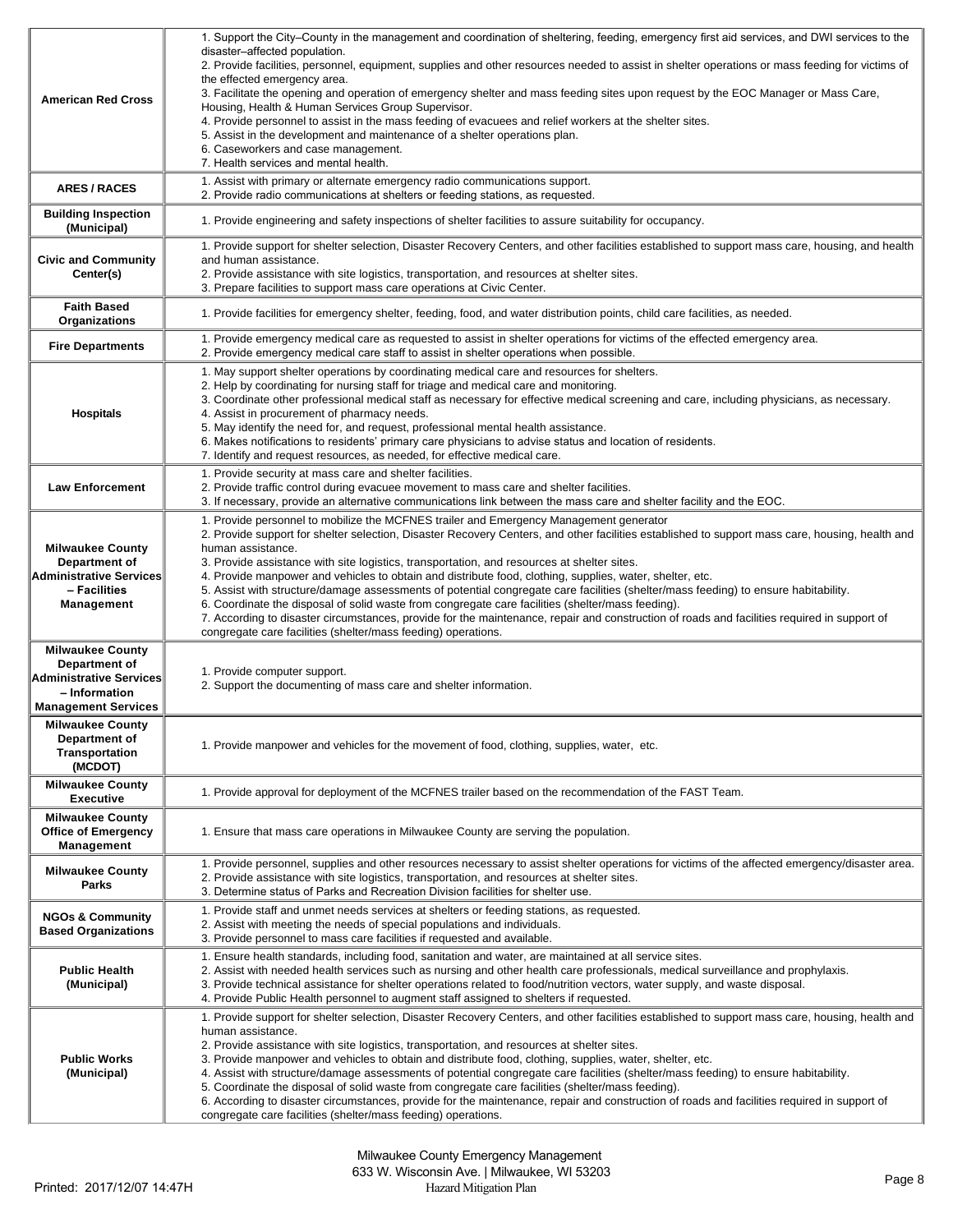| <b>Salvation Army</b>   | 1. Provide fixed and mobile feeding sites.<br>2. Provide various comprehensive emergency services to include case work services, financial counseling, and a wide variety of emergency aid<br>to people in need, e.g. food boxes, clothing, bedding, cash grants for emergency lodging, clean up kits and many other specific assistance<br>needs.<br>3. Provide counseling to disaster victims. |
|-------------------------|--------------------------------------------------------------------------------------------------------------------------------------------------------------------------------------------------------------------------------------------------------------------------------------------------------------------------------------------------------------------------------------------------|
| <b>School Districts</b> | 1. Provide facilities/properties, if available, for emergency shelter, food, and water distribution points, child care facilities, as needed.                                                                                                                                                                                                                                                    |
| <b>ATTACHMENTS</b>      | I. Attachment 1, DHHS Emergency Staff Alerting List and Succession.<br>2. ESF # 6A: Functional & Access Needs.                                                                                                                                                                                                                                                                                   |
| <b>REFERENCES</b>       | 1. Milwaukee County Disaster Mental Health Taskforce MOU and MAA.<br>2. Domestic Cat, Dog and Small Animal Sheltering Plan.                                                                                                                                                                                                                                                                      |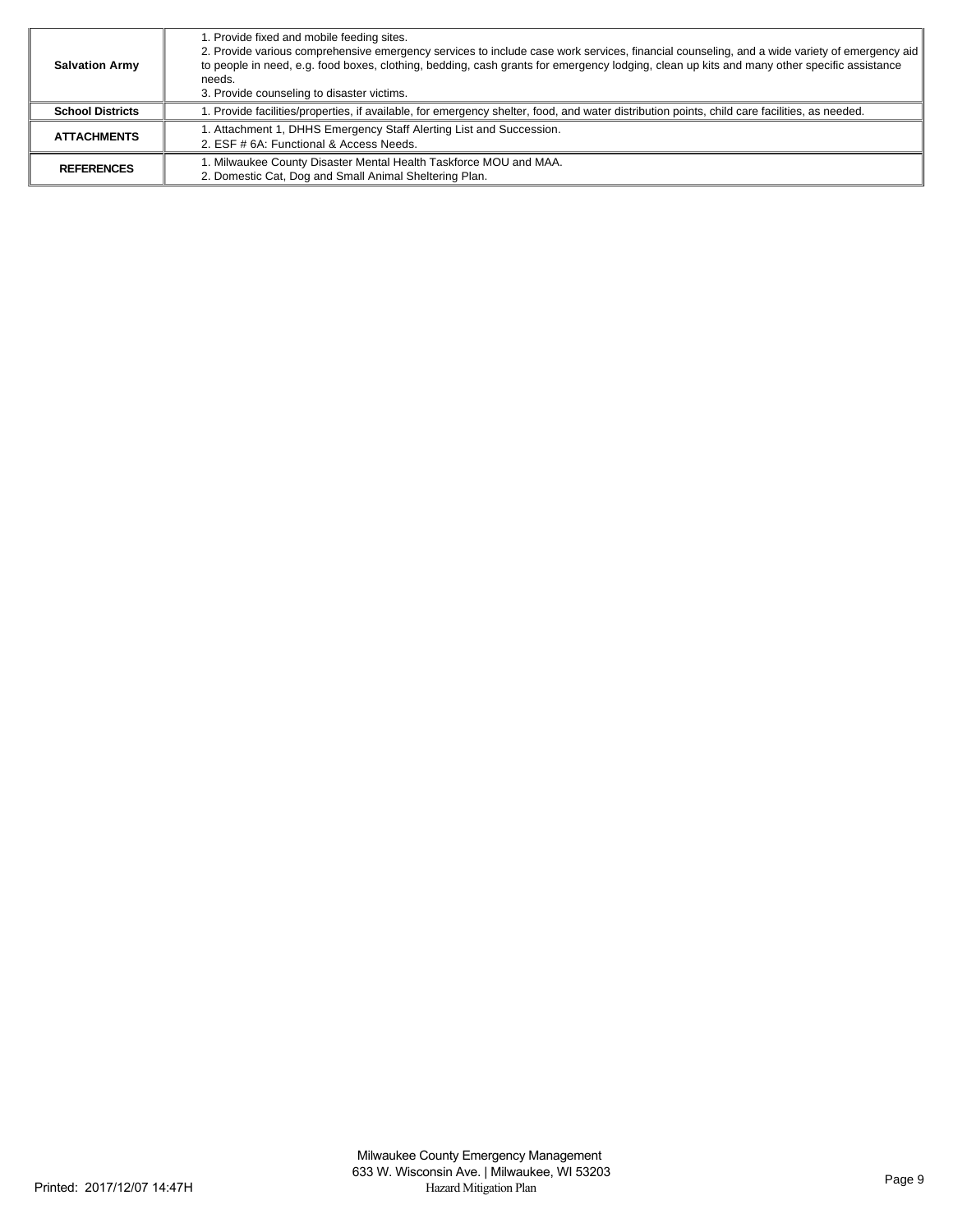## [1.16.1 Attachment 1: DHHS Emergency Human Services Staff Alerting List & Succession](https://milwaukeecounty.isc-cemp.com/Cemp/Details?id=5810521)

### **Attachment 1: DEPARTMENT OF HEALTH & HUMAN SERVICES (DHHS) Emergency HUMAN Services Staff Alerting List AND SUCCESSION**

Succession: numbers () below indicate the line of succession to the Director. At each position, second shift staff and/or succession is assigned to the deputy/assistant of the person named.

### **Office Phone Numbers**

- (1) Director: 414-289-6481
- (2) Deputy Director: 414-289-6027

(3) Operations Coordinator: 414-289-5918

### (4) Operations Coordinator: 414-289-6099

| Milwaukee County Disability Services Division (DSD) | Office Phone | <b>Cell Phone</b> |
|-----------------------------------------------------|--------------|-------------------|
| (1) Administrator                                   | 289-6482     | 1801-9253         |
| (2) Deputy Administrator                            | 289-5916     | 447-0535          |
| (3)Quality Assurance                                | 289-6758     | 1531-4380         |
| 4)Resource Center                                   | 289-6033     | 1721-8800         |

| Milwaukee County Behavioral Health Division | ∥Office Phone | ∥Cell Phone |
|---------------------------------------------|---------------|-------------|
| (1) Administrator                           | 257-5202      |             |
| $(2)$ Director of Operations                | 1257-4823     | 861-4389    |
| (3) Operations Coordinator                  | 257-7516      | 588-6132    |
| (4) Operations Coordinator                  | 1257-7335     | 403-8456    |
| (5) Mechanical Utility Engineer             | 1257-7369     | 708-7542    |

| Milwaukee County Department on Aging | ∣Office Phone | <b>Cell Phone</b>    |
|--------------------------------------|---------------|----------------------|
| $\parallel$ (1) Director             | 1289-6876     | $\parallel$ 333-7413 |
| (2) Assistant Director               | 289-6073      | 688-7201             |
| Aging Resource Center                |               |                      |
| (3) Manager                          | 289-6626      | 429-7615             |
| (4) Program Coordinator              | 289-5797      | 1254-7166            |

| Milwaukee County Department of Family Care, Managed Care Organization<br>KMCDFC MCO) | ∥Office Phone | <b>Cell Phone</b> |
|--------------------------------------------------------------------------------------|---------------|-------------------|
| $\parallel$ (1) Director                                                             | 1287-7610     | 1534-8516         |
| $\parallel$ (2) Chief Information Officer                                            | 1287-7614     | 379-6696          |
| (3) Chief Operations Officer                                                         | 1287-7611     | 322-9154          |
| $\parallel$ (4) Chief Clinical Officer                                               | 1287-7612     | 322-9153          |
| $\parallel$ (5) Chief Financial Officer                                              | 1287-7613     | 1587-6471         |

### **RESOURCE AGENCIES AVAILABLE FOR EMERGENCY HEALTH SERVICES**

A. Red Cross Disaster Supervisor: 342-8680 (24 hr. Number)

B.The Salvation Army: 302-4300/265-6360 (24 hr. Number)

- C. Civil Air Patrol: 608-242-3067
- D. Catholic Charities: 771-2881 (Milw. Office), 643-8570x20 Carlos Perez (South)
- E. Lutheran Social Services: 281-4400
- F. Social Development Commission: 906-2700
- G. Second Harvest Food Bank of Wisconsin: 931-7400/931-7309
- H. United Migrant Opportunity Services, Inc.: 389-6000
- I. Milwaukee County Municipal Health Departments

### **OTHER VOLUNTEER AGENCIES**

The American Red Cross of Southeast Wisconsin has been designated as the lead volunteer coordination agency in times of a disaster. Other agencies, such as the Salvation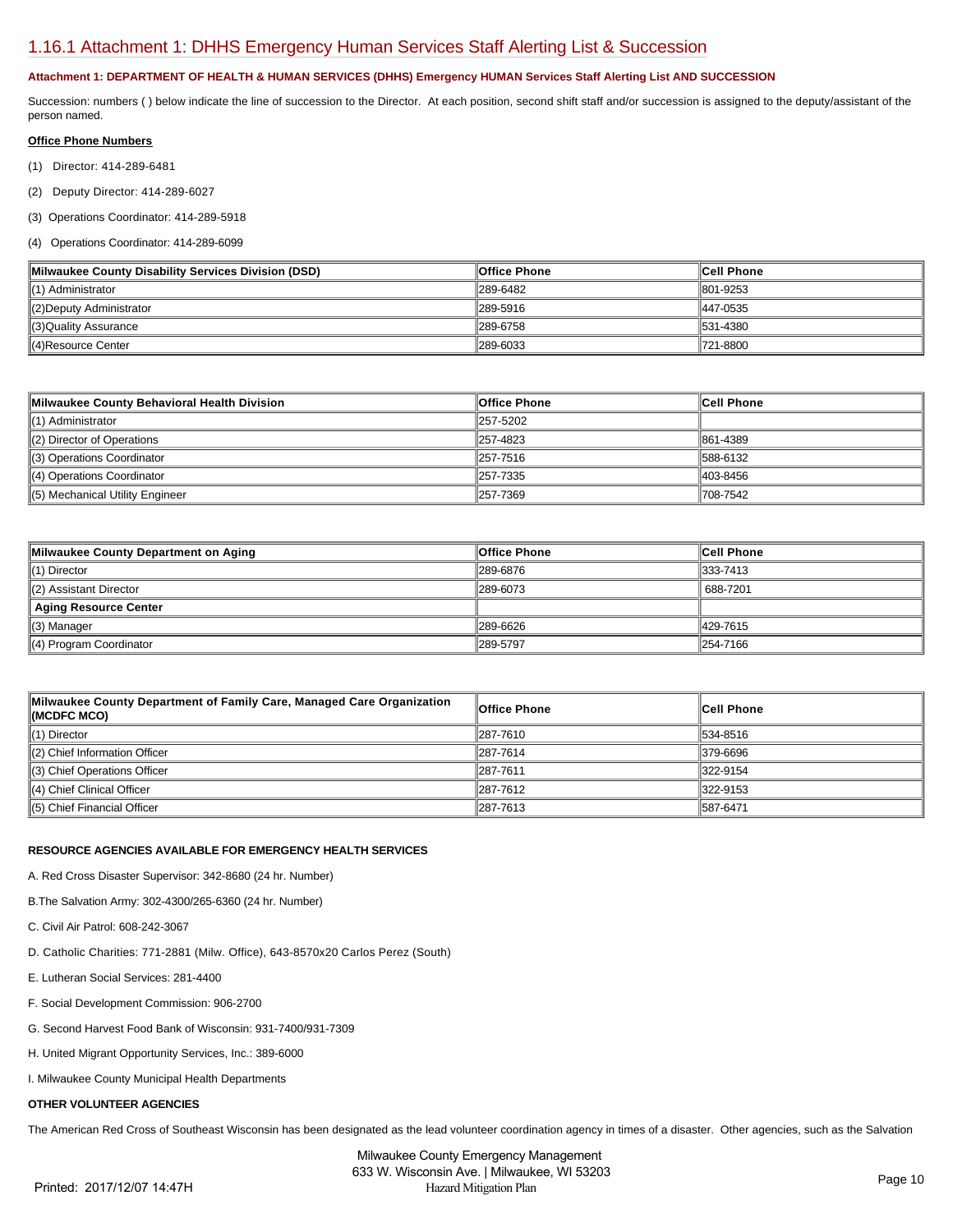Army, are identified to help provide assistance to families (i.e., vouchers, clothing, etc.) to meet the basic needs of victims. Additionally individuals are encouraged to call the Community Action Help Line at "2-1-1" for assistance regarding a wide range of human services. For cell phone users dial 773-0211.

### **State Emergency Health Services Personnel**

Department Coordinator Office Phone

Crisis Disaster Response Coordinator: (608)-266-3145

- 24- Hour Number: (608)258-0099
- Alt. 24-Hour Number (State Emergency Management): 1-800-943-0003

The operator at the BMHSAS 24-hour number(s) will contact technical staff for:

- Chemical incidents or spills
- Communicable disease outbreaks  $\bullet$
- $\bullet$ Natural disasters
- Radiological / nuclear incidents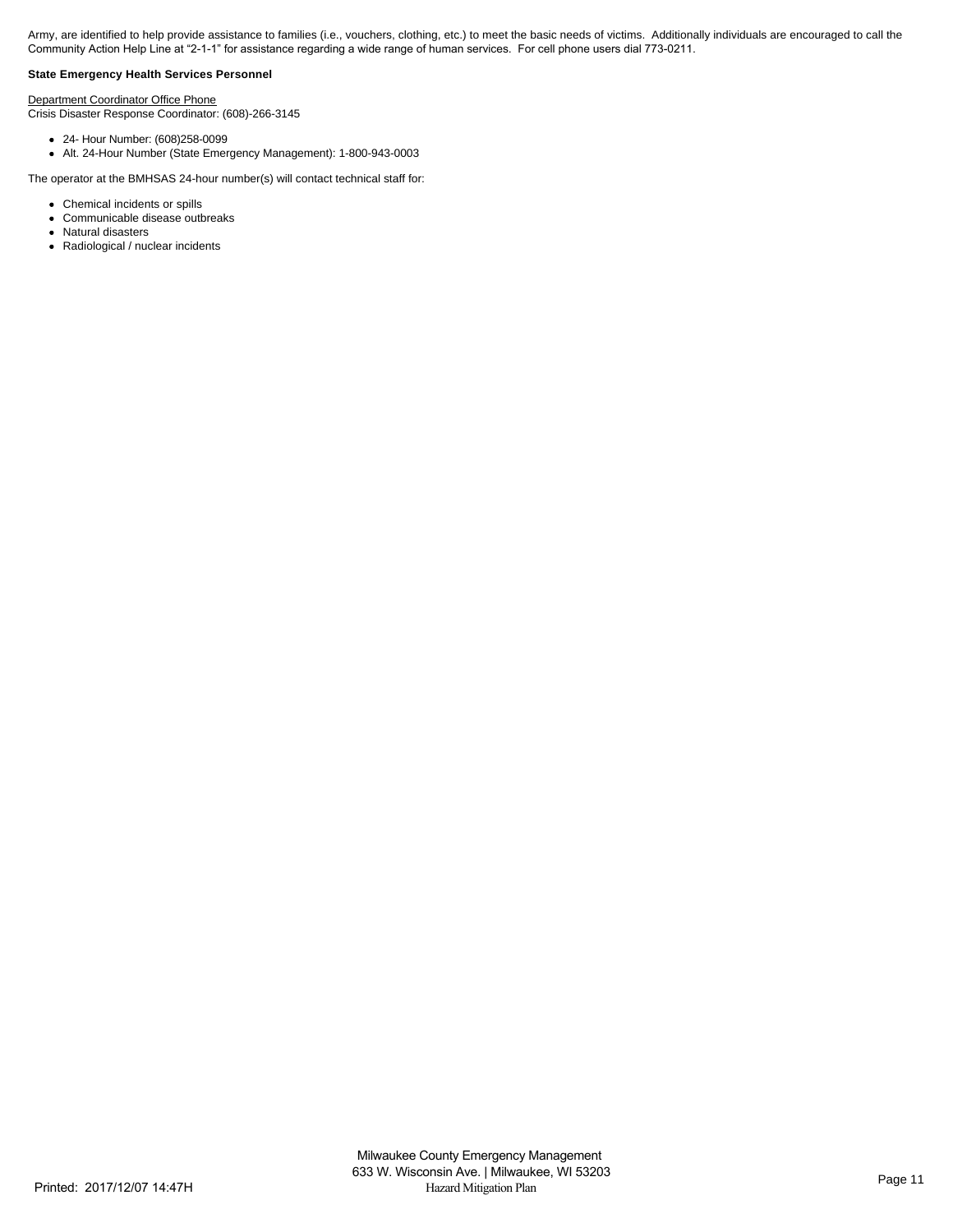## [1.17 Milwaukee County ESF #6A - Functional Needs](https://milwaukeecounty.isc-cemp.com/Cemp/Details?id=5805895)

### **Preface**

In the wake of the disaster, many of the local resources will be unavailable due to damage or inaccessibility, or the local resources will not be sufficient to handle the demand to support sheltering and care of people with functional and access needs. This may require that significant amounts of resources and personnel will have to be brought into the area for assistance.

Functional and Access Needs service delivery for these individuals needs to be set up quickly.

### **Primary Agency**

Milwaukee County Health & Human Services

### **MILWAUKEE COUNTY AGENCIES**

### **Primary**

Milwaukee County Health & Human Services

#### **Support**

- American Red Cross
- Fire Departments
- Law Enforcement Agencies
- Milwaukee County Department on Aging
- Milwaukee County Department of Family Care Milwaukee County Department of Health & Human Services – Behavioral Health Division
- Milwaukee County Department of Health & Human Services Disability Services Division
- Milwaukee County Executive
- Milwaukee County Office of Emergency Management
- Participating Civic Associations
- Public Health (Municipal)

#### **State of Wisconsin AGENCIES**

\*\*Note: State support to this ESF may be available in coordination with the State Emergency Operations Center (EOC).

### **Federal AGENCIES**

#### **Likely Support Includes:**

Coordinate federal resources, as required, to support local, tribal, and state governments and voluntary agencies in the performance of mass care, emergency assistance, housing, and health and human services for persons with access and functional needs.

#### **A. PURPOSE**

1. To coordinate activities involved with the identification, registering, transportation, sheltering and care of people with functional needs before, during, and after a significant emergency.

### **B. POLICIES**

1. The County recognizes the need to undertake additional reasonable efforts to protect and assist people with functional needs at the time of emergencies and disasters, and especially during evacuations, sheltering and reentry.

2. Functional needs individuals are those who are in situations that would prohibit them from receiving, understanding and/or implementing governmental recommendations or orders regarding protective actions (evacuation and/or sheltering), and need support from others to effectively take protective actions. Functional needs individuals will include those who, due to physical or mental limitations, require assistance in implementing protective actions. It also includes individuals who lack the vehicles or structures to effectively implement recommendations or orders to evacuate or shelter-in-place, respectively.

#### *\*\*\*DEFINITION OF FUNCTIONAL POPULATION\*\*\**

- *Shelter operations can accommodate individuals who have a health condition that does not require institutionalization, but may require:*
- *Intermittent skilled observation, assessment, and/or maintenance;*
- *Assistance with activities of daily living (e.g., feeding, ambulating, self-medication or personal hygiene);*
- *Dependence on electricity;*
- *Receiving dialysis treatments.*

*Shelter operations cannot provide 24-hour skilled care and the following individuals will be referred to an appropriate health care facility:*

- *Persons who will require hospitalization or institutionalization;*
- *Residents of nursing homes, Assisted Living Facilities, Intermediate Care Facilities and facilities caring for the Developmentally Disabled or those with a mental illness;*  $\bullet$ *Persons who are bedridden;*
- *Women experiencing high-risk pregnancies who are within four weeks of estimated date of delivery or any pregnant woman in active labor;*
- *Persons who are in a sudden acute medical or emergency condition; and/or,*
- *An individual arriving at a Special Populations Shelter whose condition exceeds the capabilities of the shelter.*  $\bullet$

3. There are facilities and institutions within the County that house and care for functional needs individuals, which by Wisconsin law, must have plans, procedures and resources in place to implement protective actions for their patients during emergencies. The County will expect that such facilities within its jurisdiction have complied with this law and will not require, without advanced planning, County resources or personnel to complete protective actions for their patients. The County does recognize, however, that disaster-related damage to structures and transportation infrastructures could limit or prohibit implementation of facility emergency plans, and under such circumstances, County assistance could be necessary to minimize injury or loss of life.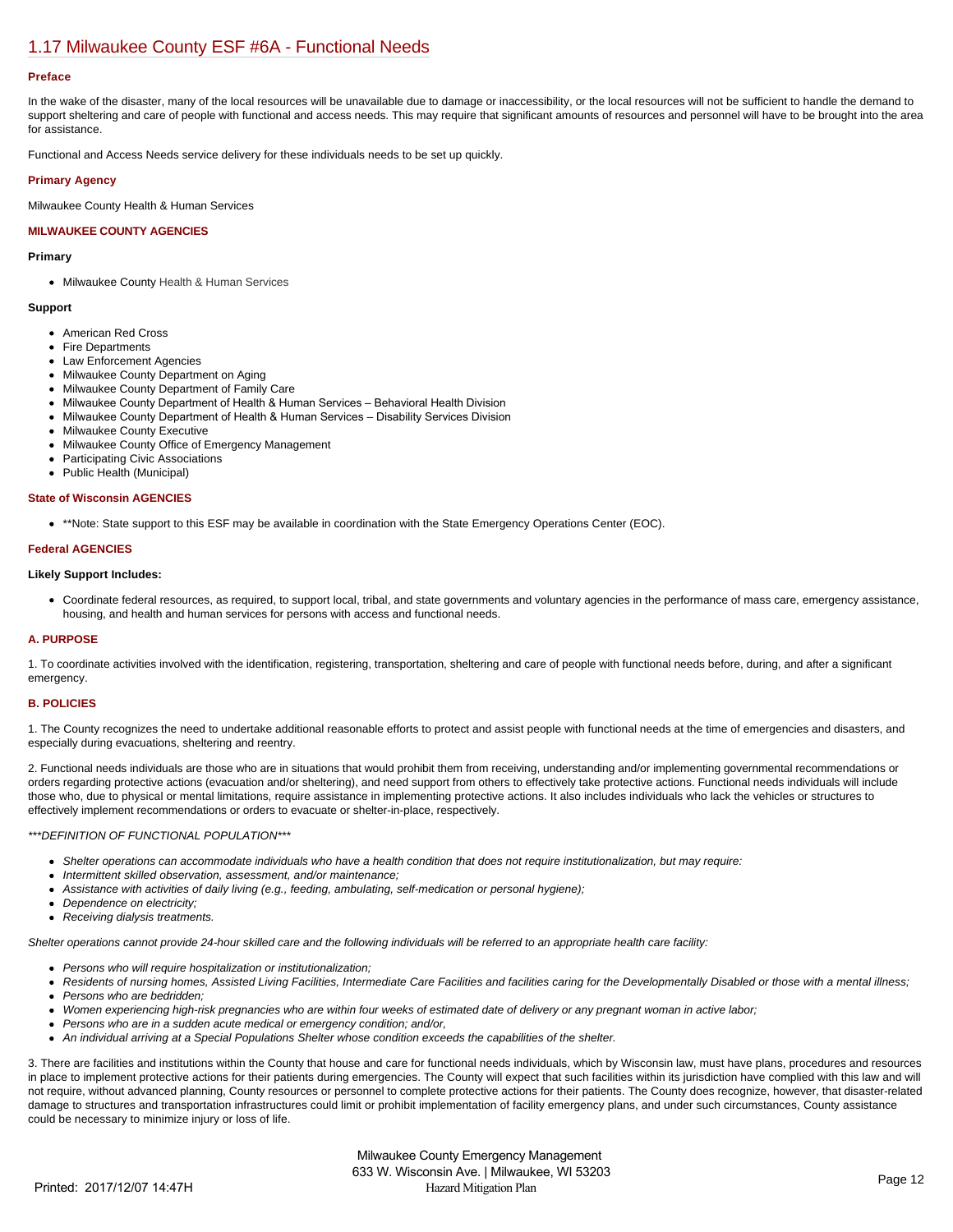4. NONDISCRIMINATION. No services will be denied on the basis of race, color, national origin, religion, sex, age, or disability, and no special treatment will be extended to any person or group in an emergency over and above what normally would be expected in the way of government services. The Milwaukee County activities pursuant to the Federal /State Agreement for major emergency recovery will be carried out in accordance with Title 44, Code of Federal Regulations (CFR), Section 205.16.—Nondiscrimination. Federal disaster assistance is conditional on full compliance with this rule.

5. It is the policy of Milwaukee County to comply with the American Disabilities Act and its standards set forth in Title 41. CFR Section 101.19–6, to the extent permitted by fiscal constraints.

### **PRIMARY DEPARTMENT RESPONSIBILITIES/TASKS BY PHASE**

### **MILWAUKEE COUNTY HEALTH AND HUMAN SERVICES**

|                      | Work with the Milwaukee County Office of Emergency Management to:                                                                                                                                                                                                                                                                                                                                                                                                                                                                       |
|----------------------|-----------------------------------------------------------------------------------------------------------------------------------------------------------------------------------------------------------------------------------------------------------------------------------------------------------------------------------------------------------------------------------------------------------------------------------------------------------------------------------------------------------------------------------------|
| <b>Pre-Emergency</b> | Maintain this Emergency Support Function (ESF).<br>2. Prepare and maintain operating procedures, resource inventories, personnel rosters and detailed resource mobilization information<br>necessary for implementation of ESF # 6A.<br>3. Develop and maintain an inventory and sources of special medical needs resources, manpower and equipment to include supplies and<br>maintenance.<br>4. Develop procedures to meet functional needs during disaster.<br>5. Develop and maintain a "Functional Needs" register as appropriate. |

| <b>Emergency</b> | 1. Coordinate emergency medical transport of individuals with special medical concerns to a hospital.<br>2. Assist with meeting any special medical needs.<br>3. Assist people with Alzheimer's disease, functional limitations and various disease processes and chronic illnesses.<br>4. Coordinate the staff of "Functional Needs Shelters" with EMS.<br>5. Provide access and functional needs coordination services.<br>6. Support and monitor primary shelter activities, and redirect functional needs persons as necessary.<br>7. In the event that evacuation of all or portions of Milwaukee County is required, the EOC will request civic associations to facilitate actions taken for<br>functional needs individuals within their neighborhoods. Such actions could include finding rides for functional needs individuals with other evacuating<br>families, quiding emergency vehicles to the residences of functional needs individuals, and providing individuals to accompany functional needs |
|------------------|-------------------------------------------------------------------------------------------------------------------------------------------------------------------------------------------------------------------------------------------------------------------------------------------------------------------------------------------------------------------------------------------------------------------------------------------------------------------------------------------------------------------------------------------------------------------------------------------------------------------------------------------------------------------------------------------------------------------------------------------------------------------------------------------------------------------------------------------------------------------------------------------------------------------------------------------------------------------------------------------------------------------|
|                  |                                                                                                                                                                                                                                                                                                                                                                                                                                                                                                                                                                                                                                                                                                                                                                                                                                                                                                                                                                                                                   |
|                  |                                                                                                                                                                                                                                                                                                                                                                                                                                                                                                                                                                                                                                                                                                                                                                                                                                                                                                                                                                                                                   |
|                  | evacuees during the evacuation to provide support when needed.                                                                                                                                                                                                                                                                                                                                                                                                                                                                                                                                                                                                                                                                                                                                                                                                                                                                                                                                                    |
|                  | 8. Provide staff and 24/7 coverage of the Forward Assessment Service Team. Collaborate with the Incident Commander and the Milwaukee County<br>Division of Emergency Management in the assessment and notification process.                                                                                                                                                                                                                                                                                                                                                                                                                                                                                                                                                                                                                                                                                                                                                                                       |
|                  | • If the FAST Team recommends deployment of the MCFNES trailer and the County Executive approves, provide trailer staffing.                                                                                                                                                                                                                                                                                                                                                                                                                                                                                                                                                                                                                                                                                                                                                                                                                                                                                       |
|                  | 9. Provide staff for full coverage of any shelter, or relocation facility, or area, in all of the appropriate disciplines of Health & Human Services and<br>associated services (e.g., Family Care).                                                                                                                                                                                                                                                                                                                                                                                                                                                                                                                                                                                                                                                                                                                                                                                                              |

|                         | 1. Coordinate with ESF #1, Transportation, to support reentry of evacuated functional needs individuals to their homes.<br>2. Work with ESF # 6 to identify functional needs individuals from impacted areas that may require assistance in accessing and using disaster relief |
|-------------------------|---------------------------------------------------------------------------------------------------------------------------------------------------------------------------------------------------------------------------------------------------------------------------------|
| <b>Recovery Actions</b> | and recovery services.                                                                                                                                                                                                                                                          |
|                         | $\parallel$ 3. Develop and prioritize strategies, in coordination with ESF # 6, for supporting recovery operations.                                                                                                                                                             |
|                         | 4. Upon request by the EOC Management Group, and in coordination with ESF #14, provide personnel to assist in recovery operations.                                                                                                                                              |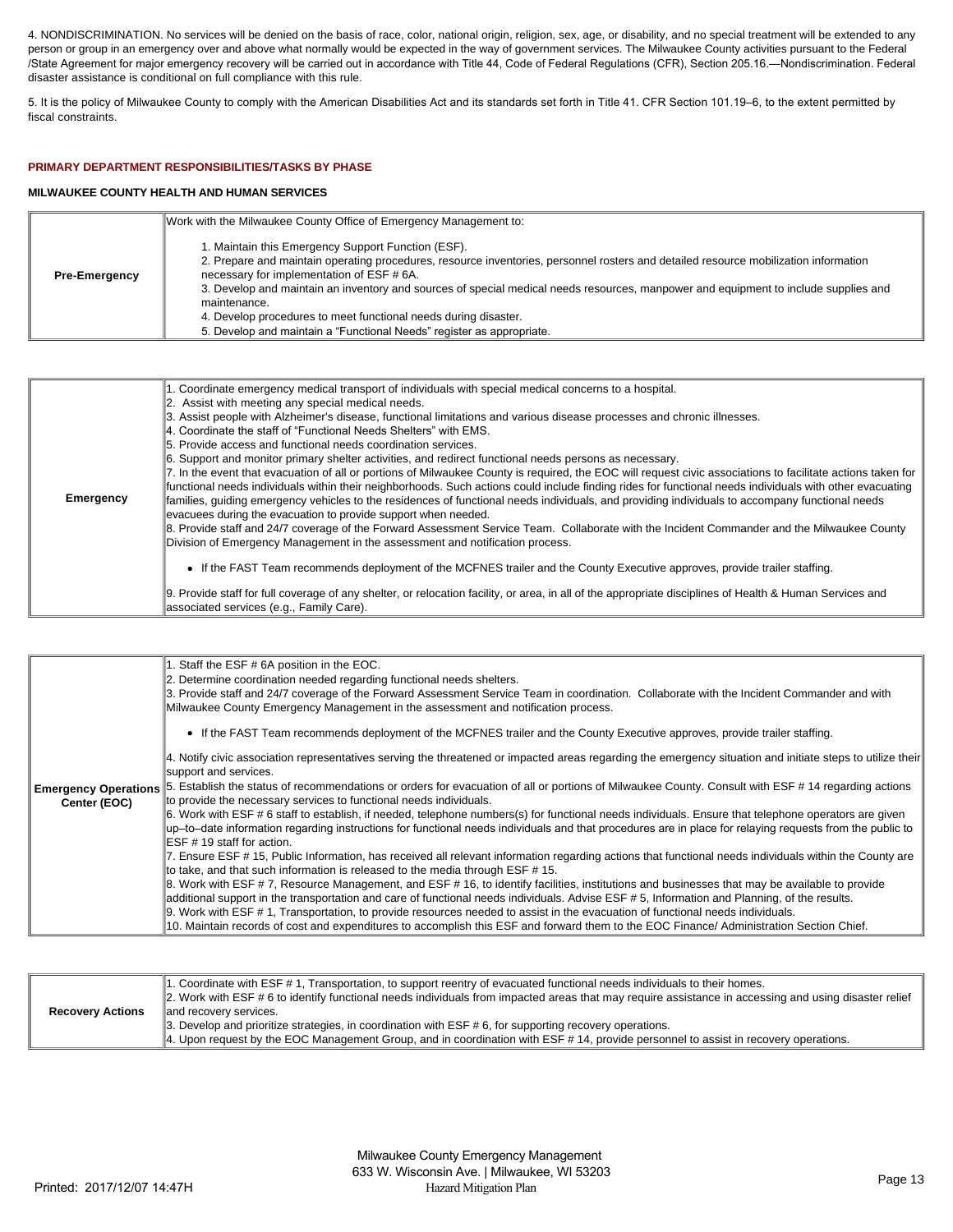| SUPPORT DEPARTMENTS RESPONSIBILITIES/TASKS                                                                                    |                                                                                                                                                                                                                                                                                                                                                                                                                                                                                                                                                                                                                                                                                            |  |
|-------------------------------------------------------------------------------------------------------------------------------|--------------------------------------------------------------------------------------------------------------------------------------------------------------------------------------------------------------------------------------------------------------------------------------------------------------------------------------------------------------------------------------------------------------------------------------------------------------------------------------------------------------------------------------------------------------------------------------------------------------------------------------------------------------------------------------------|--|
| <b>American Red Cross</b>                                                                                                     | 1. Assist with early assessment of functional needs population.<br>2. Provide staffing for functional needs shelters.                                                                                                                                                                                                                                                                                                                                                                                                                                                                                                                                                                      |  |
| <b>Fire Departments</b>                                                                                                       | 1. Support and monitor primary shelter activities, and redirect functional needs.<br>2. Assist with identifying group homes, elderly facilities and handicapped facilities.                                                                                                                                                                                                                                                                                                                                                                                                                                                                                                                |  |
| Law                                                                                                                           | 1. Assist with identifying and pre-planning the evacuation necessities of functional needs persons.<br><b>Enforcement Agencies</b> 2. Provide personnel to assist in evacuation of functional needs persons.                                                                                                                                                                                                                                                                                                                                                                                                                                                                               |  |
| <b>Milwaukee County</b><br><b>Department of Aging</b>                                                                         | 1. Provide staffing for the FAST team, with two back-up personnel.<br>2. Provide staffing for the shelter to assist in citizen needs; provide additional staff for the MCFNES trailer, should it be deployed.                                                                                                                                                                                                                                                                                                                                                                                                                                                                              |  |
| <b>Milwaukee County</b><br><b>Department of Family</b><br>Care                                                                | 1. Provide staffing for the FAST team, with two back-up personnel.<br>2. Provide staffing for the shelter to assist in citizen needs; provide additional staff for the MCFNES trailer, should it be deployed.                                                                                                                                                                                                                                                                                                                                                                                                                                                                              |  |
| <b>Milwaukee County</b><br>Department of Health &<br><b>Human Services -</b><br><b>Behavioral Health</b><br><b>Division</b>   | 1. Provide staffing for the FAST team, with two back-up personnel.<br>2. Provide staffing for the shelter to assist in citizen needs; provide additional staff for the MCFNES trailer, should it be deployed.                                                                                                                                                                                                                                                                                                                                                                                                                                                                              |  |
| <b>Milwaukee County</b><br>Department of Health &<br><b>Human Services -</b><br><b>Disability Services</b><br><b>Division</b> | 1. Provide staffing for the FAST team, with two back-up personnel.<br>2. Provide staffing for the shelter to assist in citizen needs; provide additional staff for the MCFNES trailer, should it be deployed.                                                                                                                                                                                                                                                                                                                                                                                                                                                                              |  |
| <b>Milwaukee County</b><br><b>Executive</b>                                                                                   | 1. Provide approval for deployment of the MCFNES trailer based on the recommendation of the FAST Team                                                                                                                                                                                                                                                                                                                                                                                                                                                                                                                                                                                      |  |
| <b>Milwaukee County</b><br><b>Office of Emergency</b><br>Management                                                           | 1. Assist with identifying resources.                                                                                                                                                                                                                                                                                                                                                                                                                                                                                                                                                                                                                                                      |  |
| Participating<br><b>Civic Associations</b>                                                                                    | 1. Respond to ESF # 6A's request to assist ESF # 14A by providing volunteer personnel in needed locations.<br>2. Prior to emergencies, facilitate Milwaukee County efforts to register functional needs individuals within their neighborhoods.<br>3. Monitor their neighborhoods at the time of disaster and inform the lead agency of the support requirements of functional needs individuals to take<br>protective actions.<br>4. Facilitate the provision of County services to functional needs individuals in their neighborhoods.<br>5. Assist with identification of functional needs individuals who will require assistance in accessing disaster relief and recovery programs. |  |
| <b>Public Health</b><br>(Municipal)                                                                                           | 1. Provide public health information.                                                                                                                                                                                                                                                                                                                                                                                                                                                                                                                                                                                                                                                      |  |
| <b>ATTACHMENTS</b>                                                                                                            | 1. Forward Assessment Service Team (FAST) Shelter Assessment Protocols                                                                                                                                                                                                                                                                                                                                                                                                                                                                                                                                                                                                                     |  |
| <b>REFERENCES</b>                                                                                                             | 1. Emergency Management Planning Guide for Functional Needs Populations, FEMA and DHS Office for Civil Rights and Civil Liberties, Version 1.0<br>(November 2012).<br>2. Listing of licensed care facilities (published separately and managed by this ESF's primary department).<br>3. Milwaukee County Functional Needs Emergency Shelter Standard Operating Guidance.                                                                                                                                                                                                                                                                                                                   |  |